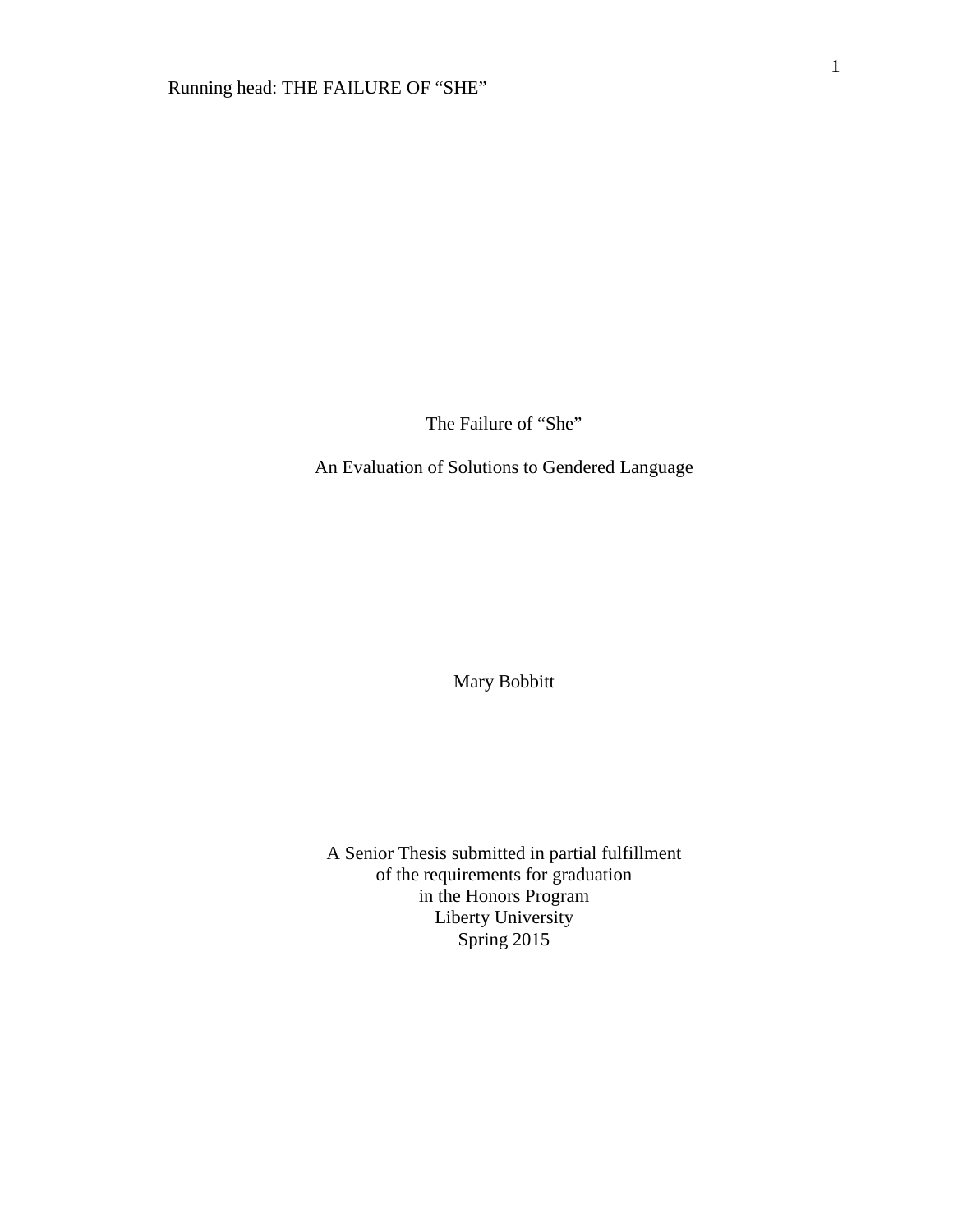Acceptance of Senior Honors Thesis

This Senior Honors Thesis is accepted in partial fulfillment of the requirements for graduation from the Honors Program of Liberty University.

> Edward Martin, Ph.D. Thesis Chair

\_\_\_\_\_\_\_\_\_\_\_\_\_\_\_\_\_\_\_\_\_\_\_\_\_\_\_\_\_\_

Mark Foreman, Ph.D. Committee Member

\_\_\_\_\_\_\_\_\_\_\_\_\_\_\_\_\_\_\_\_\_\_\_\_\_\_\_\_\_\_

Michael Babcock, Ph.D. Committee Member

\_\_\_\_\_\_\_\_\_\_\_\_\_\_\_\_\_\_\_\_\_\_\_\_\_\_\_\_\_\_

Brenda Ayres, Ph.D. Honors Director

\_\_\_\_\_\_\_\_\_\_\_\_\_\_\_\_\_\_\_\_\_\_\_\_\_\_\_\_\_\_

\_\_\_\_\_\_\_\_\_\_\_\_\_\_\_\_\_\_\_\_\_\_\_\_\_\_\_\_\_\_ Date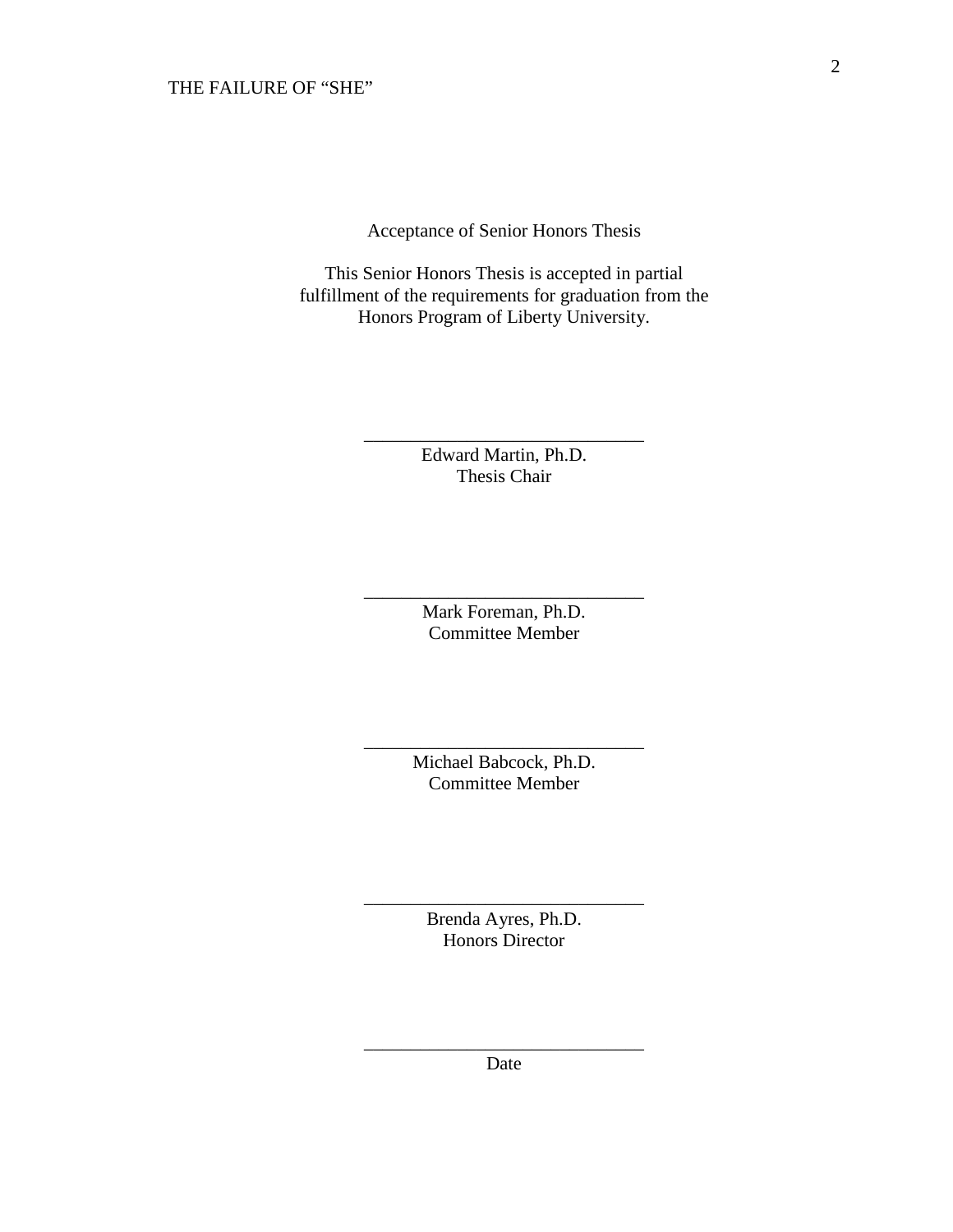#### Abstract

This thesis looks at the prevalence of gendered language in modern day English in North America. Drawing upon different analyses of masculine pronouns and slang, this paper argues that modern solutions to gendered language fail to come to terms with the contextual elements of language. While acknowledging that gendered language is a significant problem, the author argues that the solutions thus far presented, specifically replacing the generic pronoun "he" with "she," cannot combat the way language reflects societal masculinization. Using Wittgenstein to criticize a Heidegger's notion of language, this paper argues that societal change is a prerequisite to the success of linguistic substitutions for gendered language.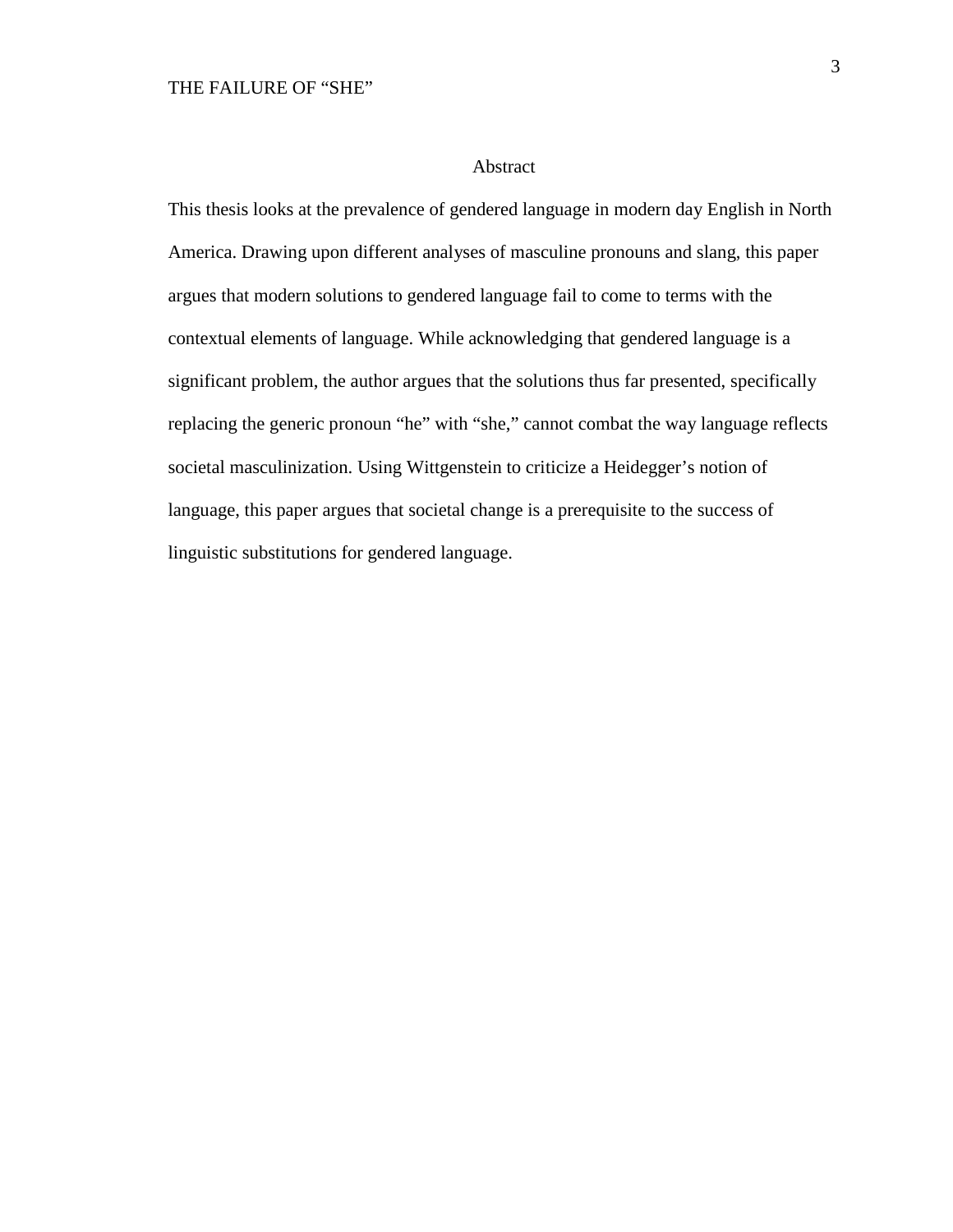$\overline{a}$ 

The Failure of "She,"

An Interrogation of Solutions to Gendered Language

#### **Introduction**

In the late 1980s and the early 1990s, many feminists criticized gendered language in great depth. Gendered language, so called because certain words carry the connotations of masculinity and femininity as well the markings of sex, has been approached from many angles. Kirby's Rule in the 1700s indicated that, grammatically, the generic pronoun for a group of individuals was *he* and that humanity may be deemed *mankind*. With this rule, the concept of the generic male pronoun began to pervade the English language.<sup>[1](#page-3-0)</sup> The he/him pronoun is used frequently in American English to denote individuals of both genders; it is considered a neutral pronoun. This may be known as the *He/Man* approach, and signifies the use of male terms to refer to humans generically as well as to males.<sup>[2](#page-3-1)</sup> Criticisms of gendered language do not stop at pronouns; words for generic professions such as *actor* or *congressmen* are androcentric. The colloquialism "you guys" is used for all members of a group. Slang and profanity are rife with patriarchal words including the images conjured by the terms *spinsters*, *crones*, and other, far more derogatory, words. Even comparable terms for men and women reinforce a patriarchal order in which linguistically women are deemed lesser. The use of the dual terms of Mrs. and Ms. to refer to women, as well as many other marital traditions,

<span id="page-3-0"></span><sup>1.</sup> Ann Bodine, "Androcentrism in Prescriptive Grammar: Singular 'they,' Sex-Indefinite 'he', and 'he or she," *Language in Society* 4, no. 2 (August 1975): 135.

<span id="page-3-1"></span><sup>2.</sup> Wendy Martyna, "Beyond the 'He/Man' Approach: The Case for Nonsexist Language." *Signs* 5, no. 3 (Spring 1980): 483.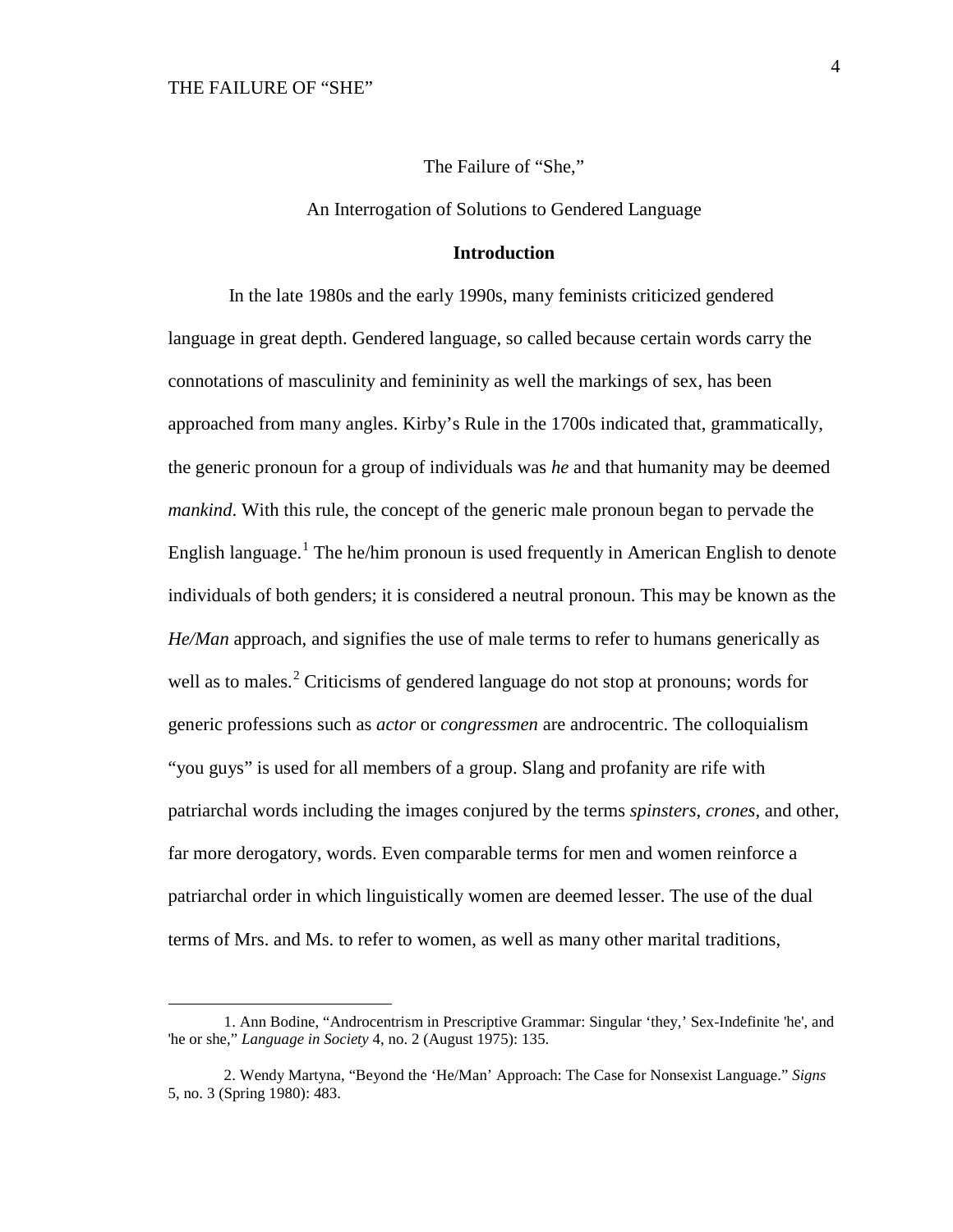$\overline{a}$ 

reinforces cultural stereotypes of women and indicates their belongingness to men. *Mrs.* combines *Ms*. with *Mr*. while the male referent stays the same. There are other, more significant, gendered words in profanity, but that is beyond the scope of this thesis.

There is a need to criticize the false neutrality that generic pronouns provide. The word *man* shares a dual purpose: according to Kirby's Rule, it is a generic regardless of sex but also means those who are male. The generic use of the term *man* to refer to all people is similar to how one uses the word *Tide* to refer to all laundry detergent or "Clorox" to refer to all bleach, though the latter are acceptable synecdoche and the former represents gendered language.<sup>[3](#page-4-0)</sup> The erasure of difference in a generic and the masculinization of a generic pronoun are ubiquitous in American English.

There are many philosophers who have argued for alternatives to gendered language. There are ways to use some traditionally gendered terms without a male component. For example, *Homo sapiens* and *humankind*, *man power* and *workforce personnel*, *manmade* and *manufactured*, *spokesman* and *spokesperson*. [4](#page-4-1) These solutions, however, may fail as the origins of many words in English come from other languages which are even more gendered. The word *personnel* is a masculine noun in French, as opposed to the feminine *personnelle*. While this shows that gendered language may be inevitable, these philosophers have demonstrated ways to mitigate its usage in English. Solutions to gendered language must be interrogated as greatly as the language itself.

<span id="page-4-0"></span><sup>3.</sup> Lynne Tirell, "Language and Power," in *A Companion to Feminist Philosophy*, ed. Alison M. Jaggar, and Iris Marion Young, (Oxford, U.K.: Blackwell Publisher, 2000), 145.

<span id="page-4-1"></span><sup>4.</sup> Diana Viorela-Burlacu, "Sexist and Non-Sexist Langauge," *International Journal on Humanistic Ideology* 4, no. 1 (Spring 2011): 84.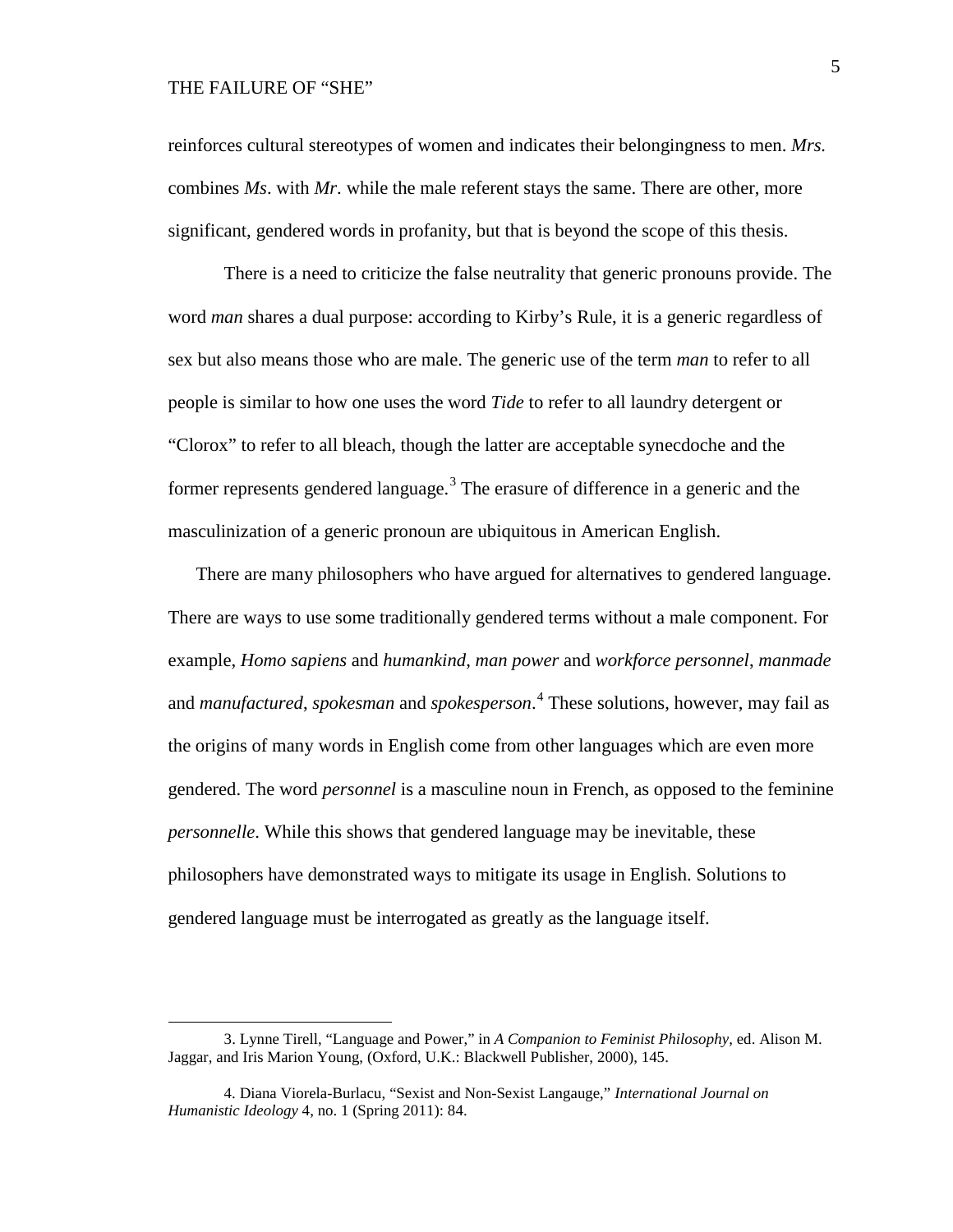Many philosophers argue that linguistics needs to be studied on its own terms; they indicate that societal context matters less than the words in and of themselves. These philosophers, drawing on Heidegger, argue that language exists as a center of analysis in and of itself. Societal context may be important, but language exists outside of it, almost having its ontology. Wittgenstein answers Heidegger and shows that the signs of language can only be interpreted in social context. The social context of language matters in the context of gender because certain ideas of gender are influenced by society. Systemic oppression is the stratification of society along gendered lines, where one gender is deemed as and treated less than the other. This may be implicit, such as different portrayals of men and women in the media, or explicit, such as pay discrepancy. If gendered language truly reflects a larger systemic oppression, then an analysis of language *qua* language fails to come to terms with gender stratification. Importantly, the idea that language only reflects and does not cause societal gendered stratification also means that successful solutions to gendered language must come to terms with society's understanding of what it means to be a *he* and a *she*. Replacing *he* with *she* will never be able to remedy the difficulty of gendered language, and may in fact represent a more pernicious problem for the communicator who wishes to be cognizant of gendered language.

#### **The Power of Gendered Language**

#### **The Importance of Language**

Language is a system of symbols that shapes the way one interprets the world. According to the Saphir-Worf hypothesis, language determines our thought and

6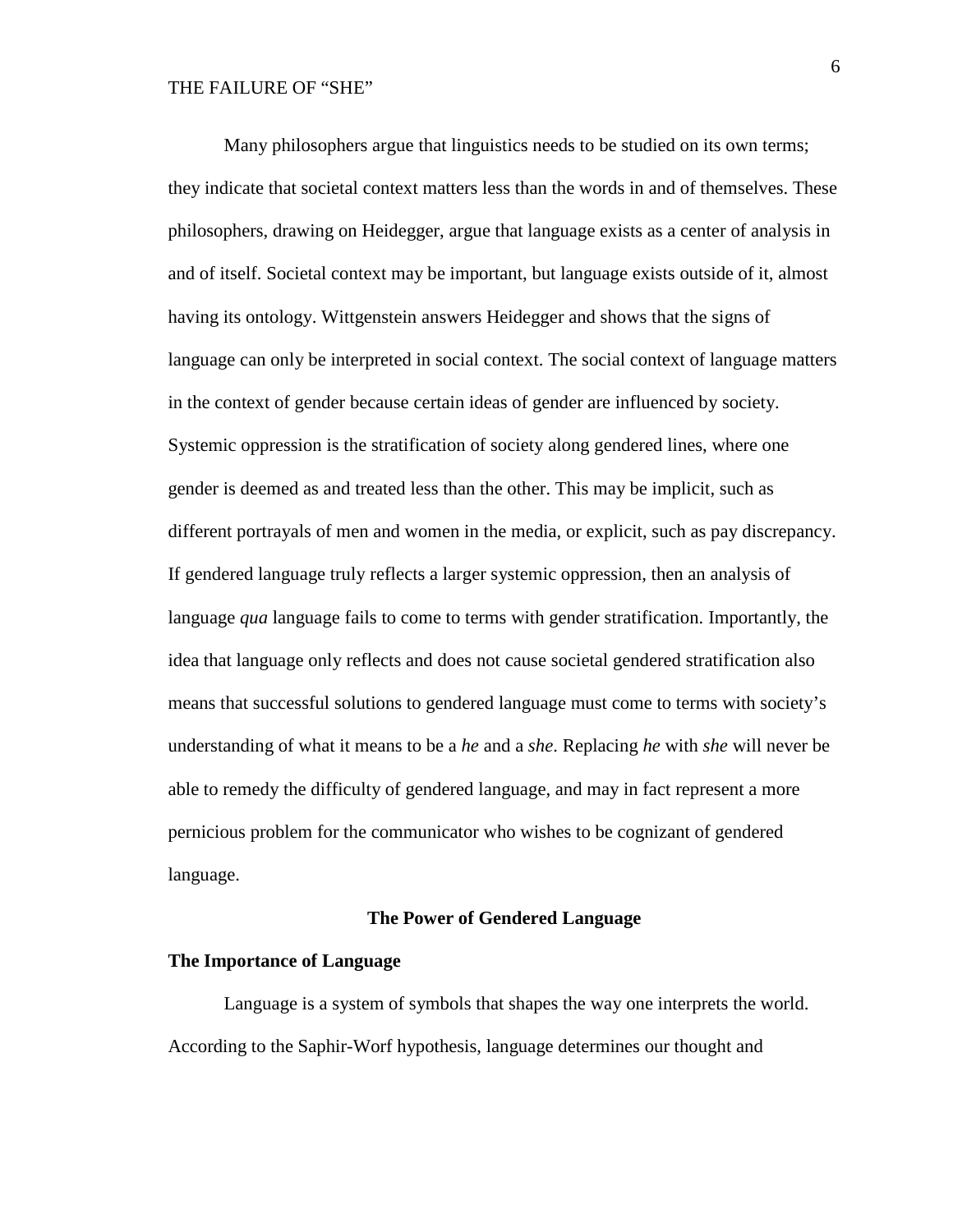behavior.<sup>[5](#page-6-0)</sup> While this is rarely deterministically true, language has a great influence on our behavior and how we interact with others. Language is central to communication; it is how we interact with one another and how they understand our thoughts. Language does not exist neutrally; it is influenced by our interactions and place in society, creating a feedback loop between our linguistic choices and our social categories, especially gender categories.

Language matters; this is why many governments have laws against hate speech. Everything we understand has meaning through language. While mental categories or pre-linguistic understandings of the world may be prior to language, language is an important analytical process as it articulates our thoughts, including pre-linguistic thoughts.<sup>[6](#page-6-1)</sup> These are thoughts one has before they are articulated in language, though some may argue those do not exist. The importance of language is reflected in everyday public policy; the sheer amount of time and effort it takes to establish the correct wording for legislation shows the importance American society places on language.

Without language, it becomes difficult to comprehend societal categories. We do not understand what the category of man or woman means without contextual language.<sup>[7](#page-6-2)</sup> When we describe what it means to be a man or a woman, this description matters because it reflects reality. Language is a form of representation; just as representation matters in popular culture, such as in television and movies, it also matters in everyday

7

<sup>5.</sup> Martyna, "Beyond the He/Man," 492.

<span id="page-6-2"></span><span id="page-6-1"></span><span id="page-6-0"></span><sup>6.</sup> Laura J. Shepherd, "Women, Armed Conflict and Language – Gender, Violence and Discourse," *International Review of the Red Cross* 92, no. 877 (March 2010): 144.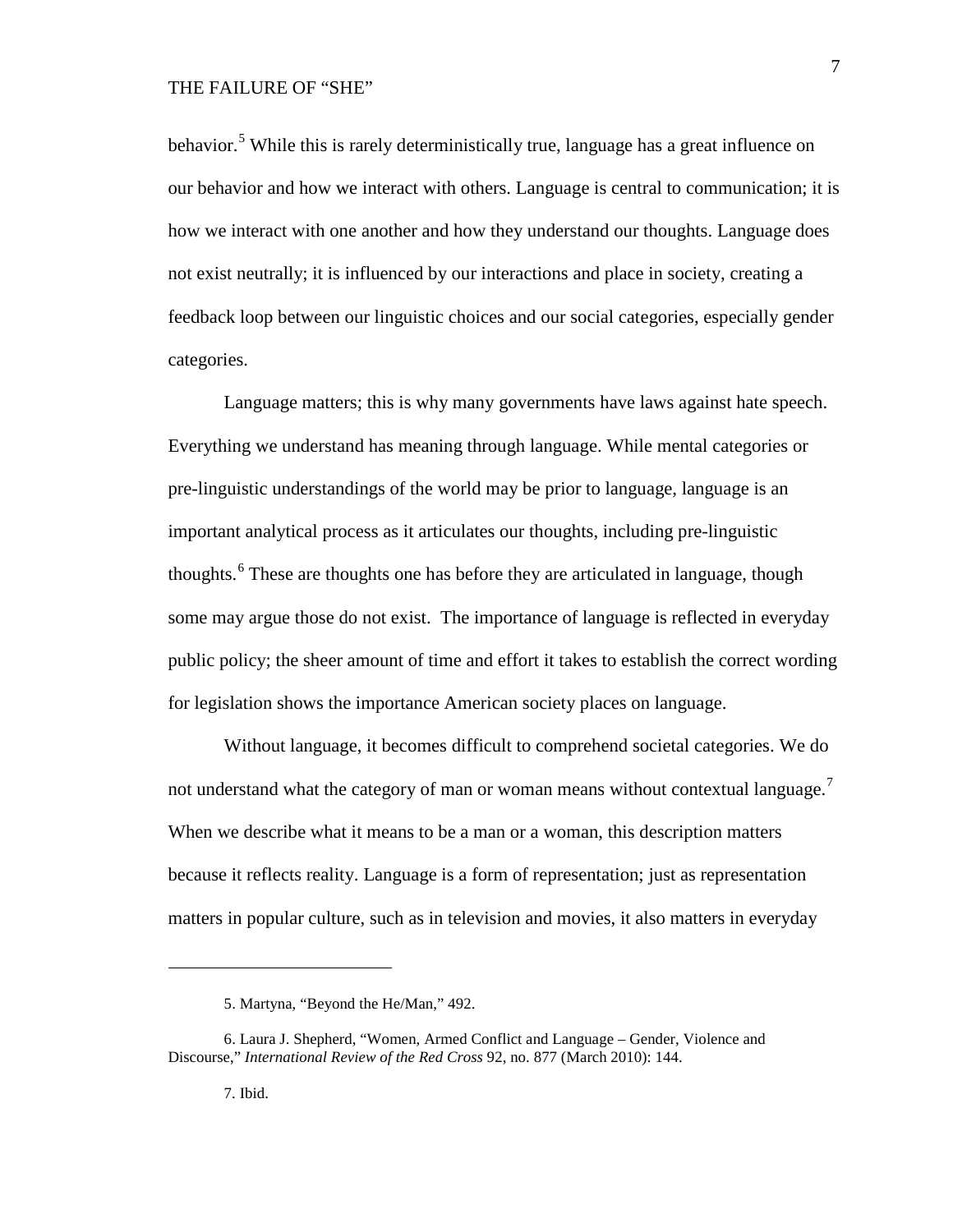language. When we hear, see, and communicate certain expectation about men and women, those become norms that we associate with all men and women. The norms we internalize come from what we see and hear around us; these norms shape how we interact with others. For example, the media's representation of women as stay at home mothers teaches society that it is normal to be stay at home mothers.<sup>[8](#page-7-0)</sup> In other contexts, when women are represented as powerful in television and movies, credence is given to powerful women in the world. While this is not the only way society is taught to value women, media representation reflects and enforces appropriate and inappropriate gender roles in society.

## **Feminism and Language**

According to Lynne Tirell "feminism," is "a struggle to end sexist oppression by eradicating both the means by which the oppression is carried out and the ideology that seeks that it be carried out."<sup>[9](#page-7-1)</sup> If language is a symbolic system that one uses to constitute their world, that symbolic system can embrace or erase certain ideologies. Language can enhance or erase the representation of women. If feminism's goal is to stop the oppression of women, either its cause or its effects, feminists should examine gendered language as a part of their struggle. This does not mean that language creates violence towards women, but rather that patriarchal violence is mutually constitutive language. They both combine to constitute the lived experience of women. Accordingly, feminists should analyze language at either a byproduct or producer of sexism. While it is true that feminism must be concerned with gendered language, some of the solutions to gendered

<span id="page-7-0"></span><sup>8.</sup> Ibid., 148.

<span id="page-7-1"></span><sup>9.</sup> Tirell, "Language and Power," 139.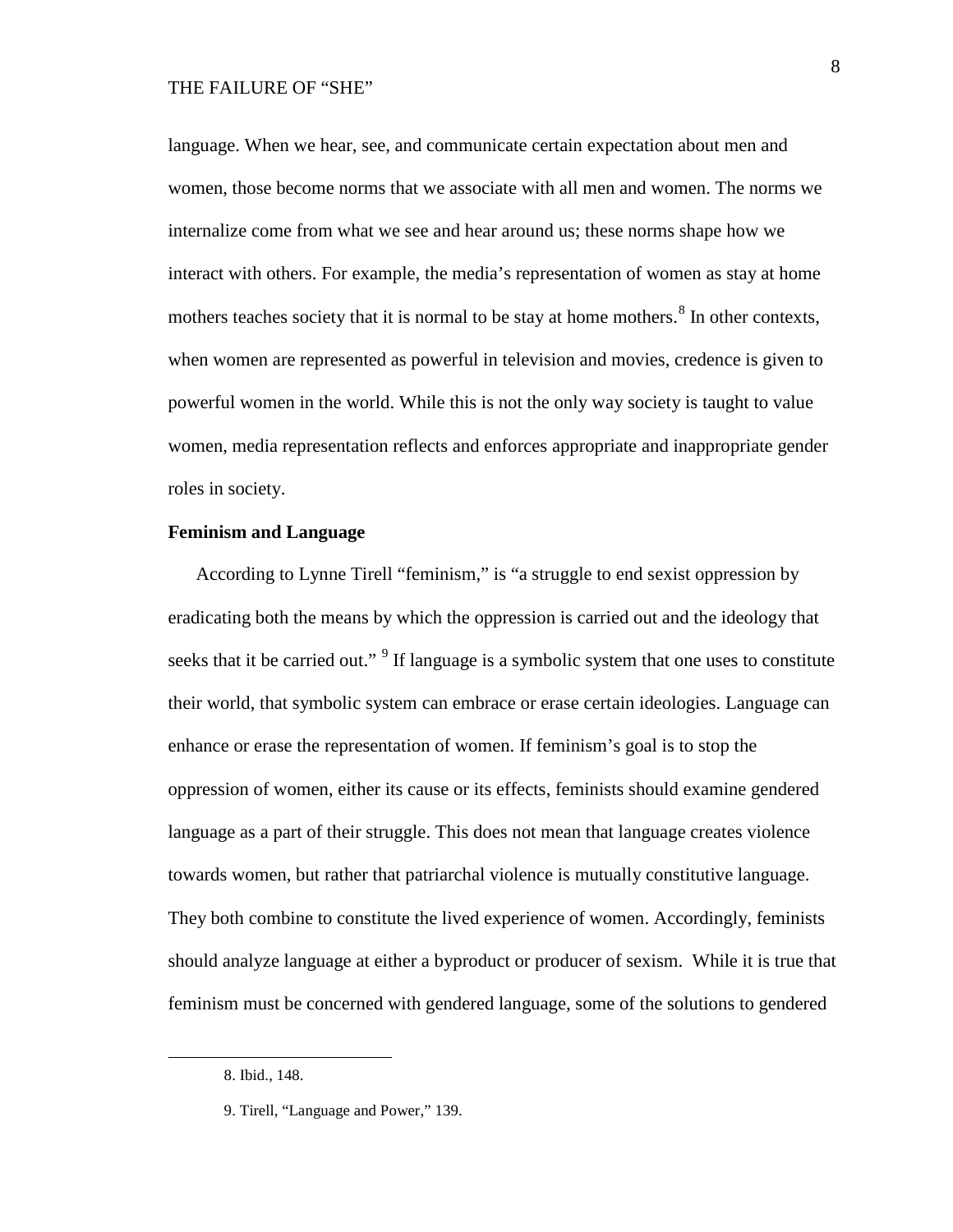language fail to come to terms with the social constructed-ness of language. It is important that feminism become aware that their solutions, thus far, have had difficulty in combating gendered language.

Certain linguistic categories reflect important social categories.<sup>[10](#page-8-0)</sup> There are few places that the violence of gendered language can be analyzed as accurately as in the workplace. The connotations associated with the job *plumber* versus *piping specialist* show the importance of language and the value that it puts on certain professions. This concept can be applied to gender; as gender categories become naturalized, a person who is called feminine has a different connotation than one called masculine. The former is used derogatorily more often than the latter. "Hitting like a girl," for example, is to say one cannot fight or is passive. This has a highly negative connotation. To "man up" is to show strength and character.

Traditional feminist interrogations of linguistic violence rely on the female as the marked body upon which masculine generics reinforce inferiority. In this view, intent matters less than the effect of the word choice. One may not intend to hurt women in the room by referring to a mixed gendered group as male, but in many male-dominated circles refusing to recognize the participation of women can erase their experience. In STEM fields—science, technology, engineering, and mathematics—where women are underrepresented, this may create and reflect masculine environments where women are unwelcome. The answer, however, cannot be to simply change generics. There must be a broader criticism of the reasons language reflects that violence.

<span id="page-8-0"></span>10. Ibid.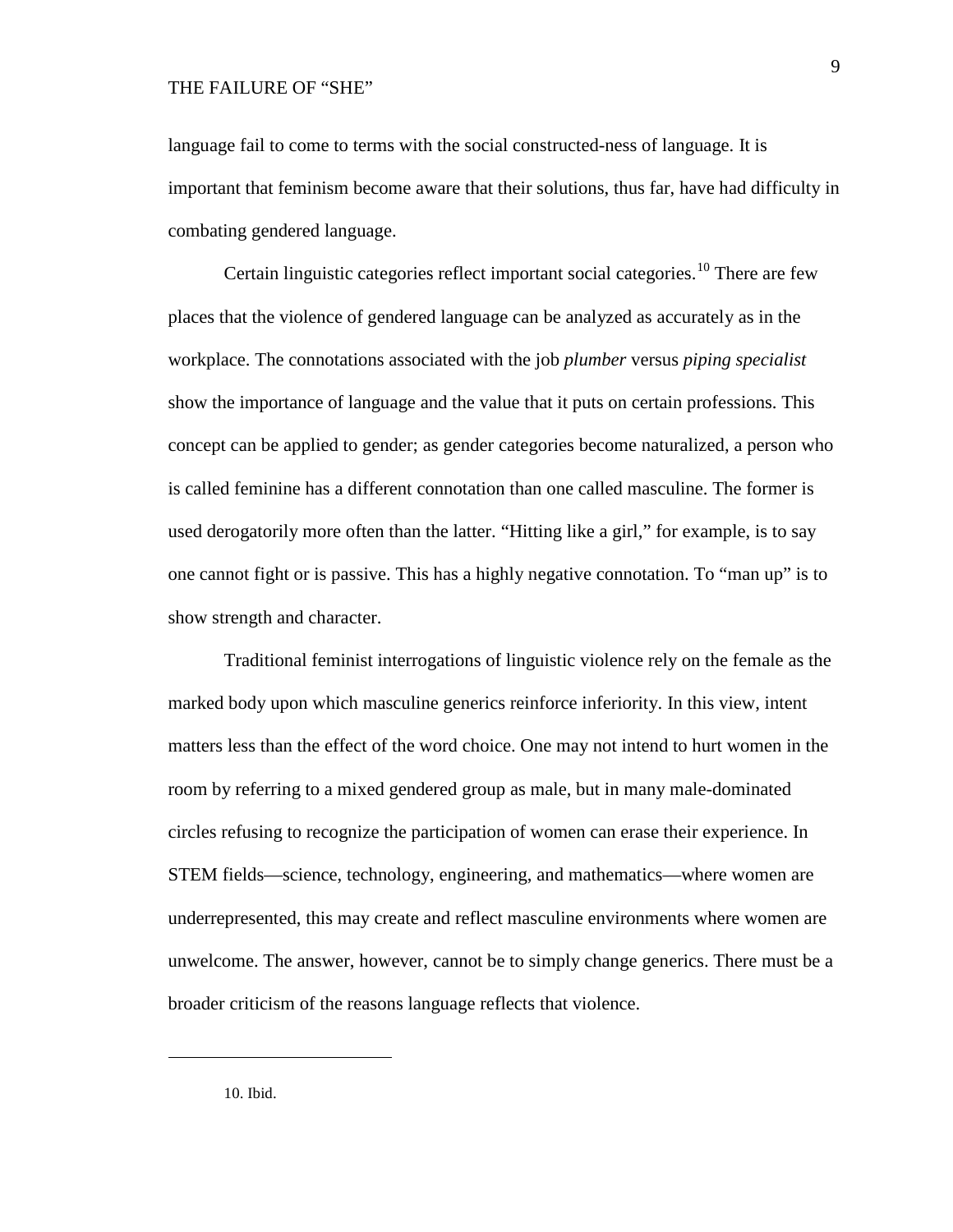$\overline{a}$ 

William C. Gay indicates that violence is a strong manifestation of power. Critics are correct in that the etymology of words does not make those words violent, but they betray the domineering attitudes of the speaker. One question that arises in many discussions of gendered language is whether or not victims must be aware of the violence to experience it. The argument goes that if a subject is the victim of a burglary but does not notice it, has violence been done?<sup>[11](#page-9-0)</sup> Gay argues that unknowing oppression is not oppression; to be offended one must acknowledge offense. Yet, instances of violence or systemic oppression towards women are unique. To take a more closely related example, women can still be discriminated against in the workplace without knowing it. It is not the knowledge that causes violence, but the material effects of the monetary discrepancy. Similarly, language can present women in a certain light, even if certain women are not aware of it. Discussions in the male locker room that objectify women are still objectifying even if a woman never becomes aware of it. Similarly, discussions that objectify men in a female locker room can still have broader implications on how those women view the other gender when they leave their private spaces. Accordingly, men and women do not need to be cognizant of oppression to experience it.

In the same way, one may not necessarily need to know that gendered language is oppressive, or at the very least exclusionary, to be effected by it. . Because gendered language reinforces societal views of women as negative, through giving negative connotations of femininity such as 'hitting like a girl,' women are affected by those societal views even if they aren't there to experience the language. Sexist jokes in a male

<span id="page-9-0"></span><sup>11.</sup> William C. Gay, "The Reality of Linguistic Violence against Women," *Gender Violence: Interdisciplinary Perspectives*, eds. Laura O'Toole and Jessica Schiffman (New York: New York University Press, 1997).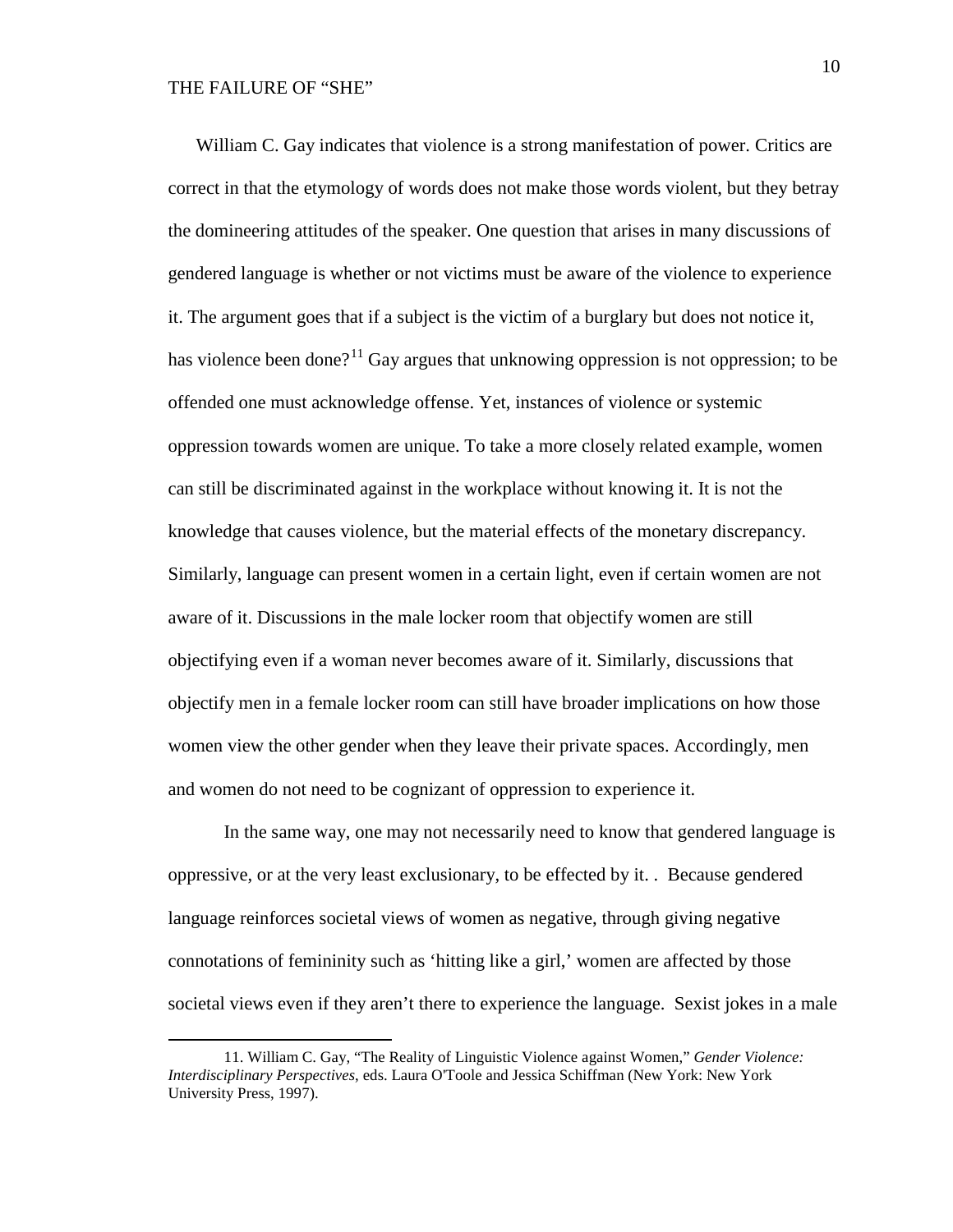$\overline{a}$ 

dominated field, even if unheard by a woman, create an insular environment in which women are not welcome. This is especially true in areas in which women are clearly the minority. These may be implicated by what is known as "benevolent sexism." This is the belief that men should provide for women, as being the provider is a signal of power in a relationship.[12](#page-10-0) Many women and men have internalized this and created certain gendered ideals of relationships. The words that society uses to refer to generic individuals of either gender may reflect these ideas.

Much of this is reflected in the concept of gender constructivism. Children are active agents and the environment is one source of their information. When gendered pronouns are used in their environments, it constructs societal notions of gender to them. Sexist language, in this sense, becomes a form of propaganda for children.<sup>[13](#page-10-1)</sup> While the differentiating between men and women in language is not necessarily problematic, it is when those differentiations negatively affect either males or females disproportionately that the language becomes a problem. A young child only thinks 'hitting like a girl' is an insult if that phrase has been used around them with a negative connotation.

For those who still discount the importance of analyzing gendered language, there does not seem to be a negative to changing language. Why not give women both equal rights and words? Non-sexist language is an important symbol, through a symbolic source, of moving towards a new ideology that enables people to communicate precisely

<span id="page-10-0"></span><sup>12.</sup> Rachael D. Robnett and Campbell Leaper, "'Girls Don't Propose! Ew' A Mixed-Methods Examination of Marriage Tradition Preferences and Benevolent Sexism in Emerging Adults," *Journal of Adolescent Research* 28, no. 1 (22 June 2012): 96-121.

<span id="page-10-1"></span><sup>13.</sup> Cambell Leaper, and Rebecca S. Bigler, "Gendered Language and Sexist Thought," *Monographs of the Society for Research in Child Development* 69, no. 1 (May 2004): 128-42.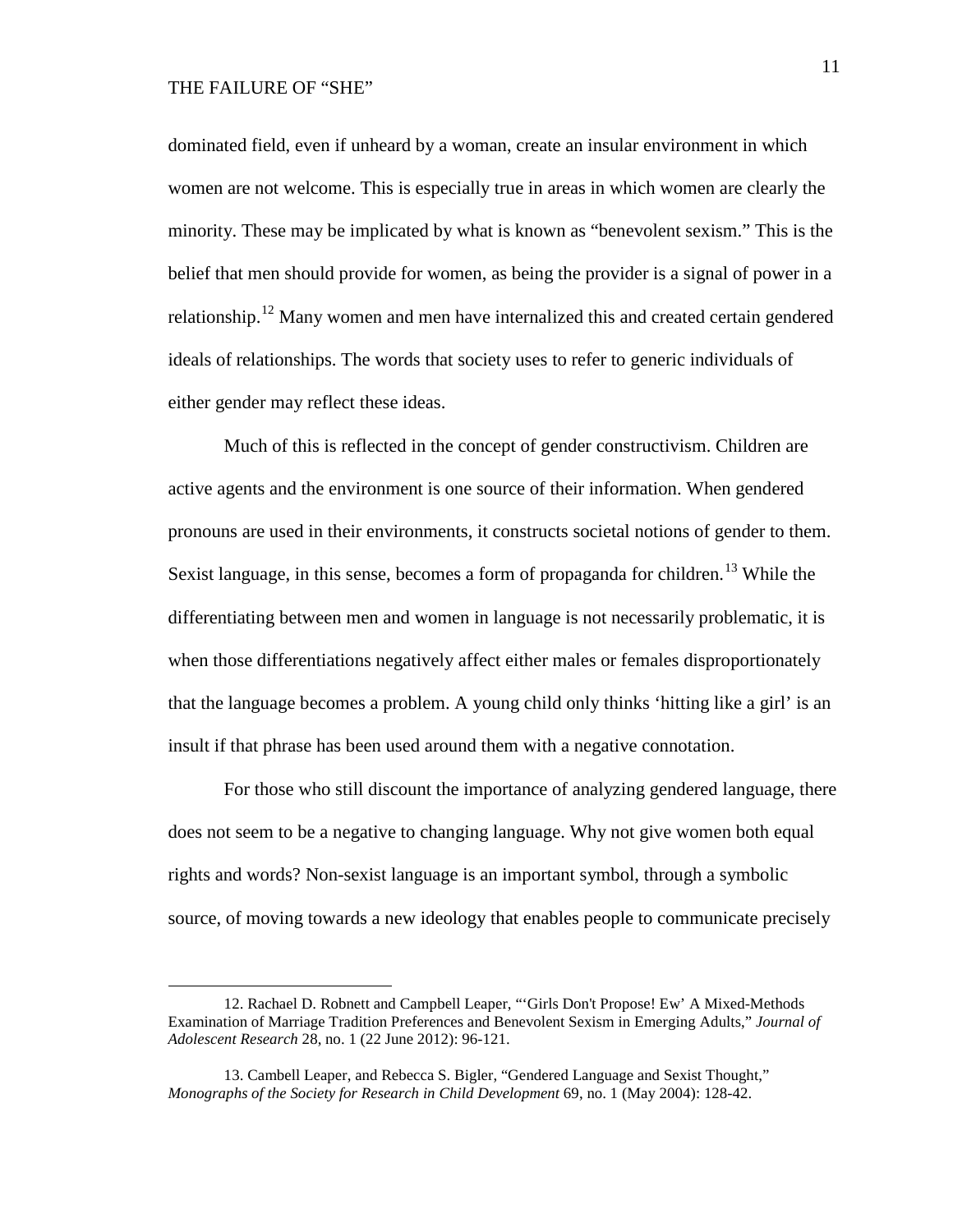and without oppressive systems determining our pronoun usage.<sup>[14](#page-11-0)</sup> While the language itself may not create oppression, the negative connotations about women which pervade society has an effect on what language we use. This language then effects how we see the world, creating a cycle of stereotyping. Whether or not this amounts to violence is

Though many feminists believe that intent doesn't matter, the blatantly sexist reactions to the call for a change in discourse betray clear patriarchal intent. In fact, there has been a strong backlash toward the use of non-gendered language. Some rail against the non-gendered pronoun *they* as it supposedly violates grammar rules, even though it was for decades even before Kirby's rule. Many questioned the pedantic use of the formal *one*. Beyond these generally legitimate criticisms, some mocked solutions by ironically replacing words such as *nomenclature* with *nopersonclature*. This mocking may show the negative intent, or at least indicate deep-seated difficulty for feminist change.

Though there are correlative, if not causal, signs between the reactions to the feminist movement and the patriarchal use of generics, it does not follow that the use of the gendered terms arises from a sexist intent. Yet, oppression, if not material violence, can occur from the use of gendered discourse, even if the recipient is unaware. Violence does not always occur as a result of gendered language, but it may create situations in which women's experiences are not acknowledged.

#### **Examples of Sexist Language**

<span id="page-11-0"></span> $\overline{a}$ 

Naming is a powerful force. It can insult or uplift. Female generics that are the counterpart of male generics tend to be derogatory; this is true of the previously listed

<sup>14.</sup> Martyna, "Beyond the 'He/Man,'" 478.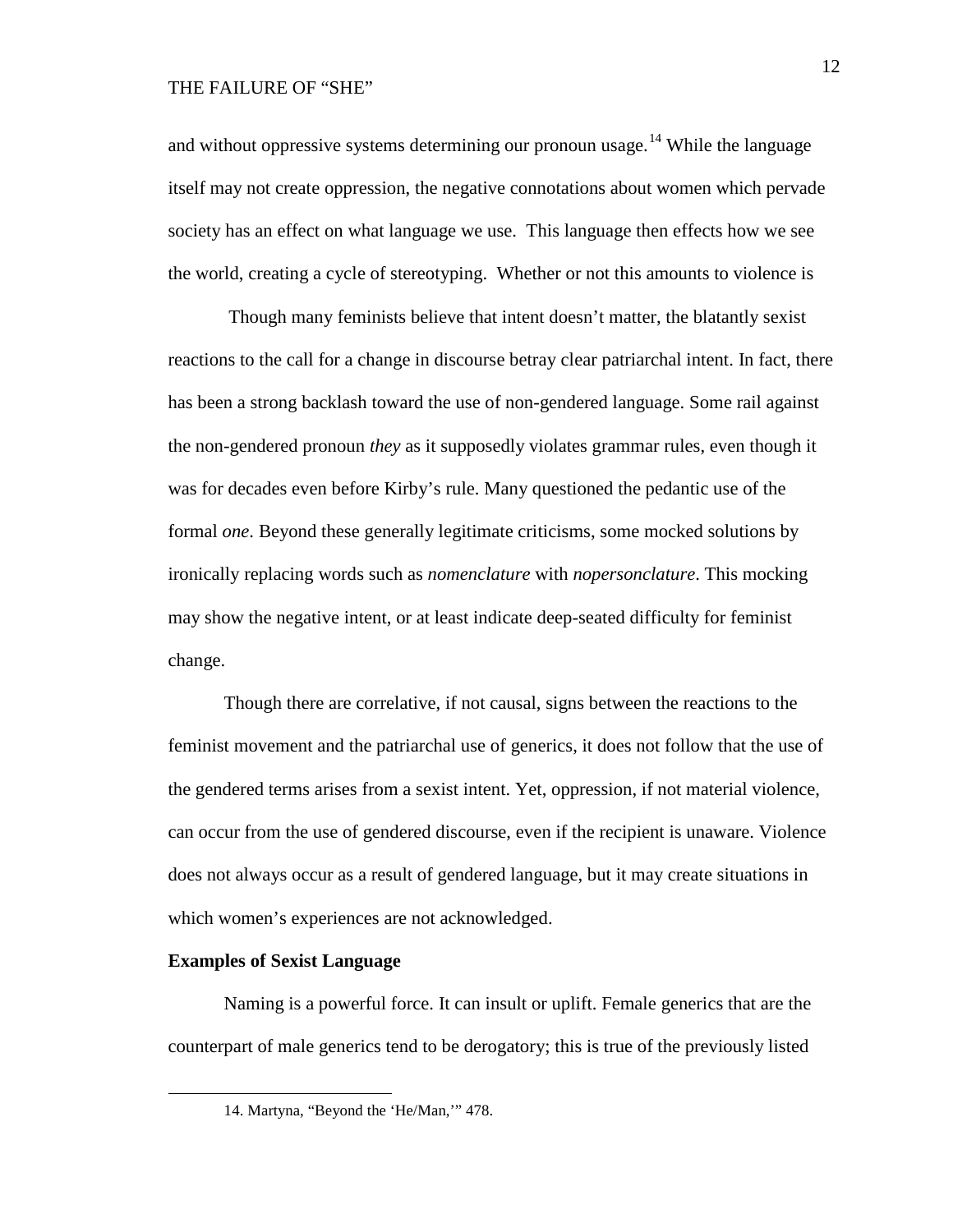examples, as well as many uses of profanity. [15](#page-12-0) The word *master* effectuates a positive domineering connotation; a man that is in charge and powerful. However, the female equivalent, mistress, may call to mind an unfaithful woman, or a spinster. It is more probable that negative connotation arises from the female generic than a male generic; there are few instances in which the connotation of mistress is positive, let alone as strongly as the connotation of *master*.

The power of gendered language can also be explored in marriage. *Mrs*. and *Ms*. are categorical terms which imply something unique about the person to which they are referring. If an employer addresses an individual as *Miss*, that employer may see that woman, regardless of her age, as a child. That language reflects the employer's view of the woman, and together the language and context create a negative environment. This can have material effects, such as underpaying her. The employer may not connect the infantilizing language with her salary, but associating this term with a woman may allow her employer to treat her as an irresponsible girl.<sup>[16](#page-12-1)</sup>

*Man* is an anchor in language while *woman* is not. [17](#page-12-2) There are virtually no female-based generics. In fact, the consequences of referring to a man as a woman are obvious. The use of *woman* as a generic when there are men in the room is frowned upon, and will likely incite backlash.<sup>[18](#page-12-3)</sup> Through gendered language, it is argued, men are

#### 18. Ibid.

<span id="page-12-0"></span><sup>15.</sup> Andrea Nye. "Semantics," in *A Companion to Feminist Philosophy*, ed. Alison M. Jaggar, and Iris Marion Young, (Oxford: U.K.: Blackwell Publisher, 2000), 157.

<sup>16.</sup> Tirell, "Language and Power," 140.

<span id="page-12-3"></span><span id="page-12-2"></span><span id="page-12-1"></span><sup>17.</sup> Sherryl Kleinman, "Why Sexist Language Matters," *AlterNet*. March 11, 2007, accessed March 4, 2014. http://www.alternet.org/story/48856/why\_sexist\_language\_matters.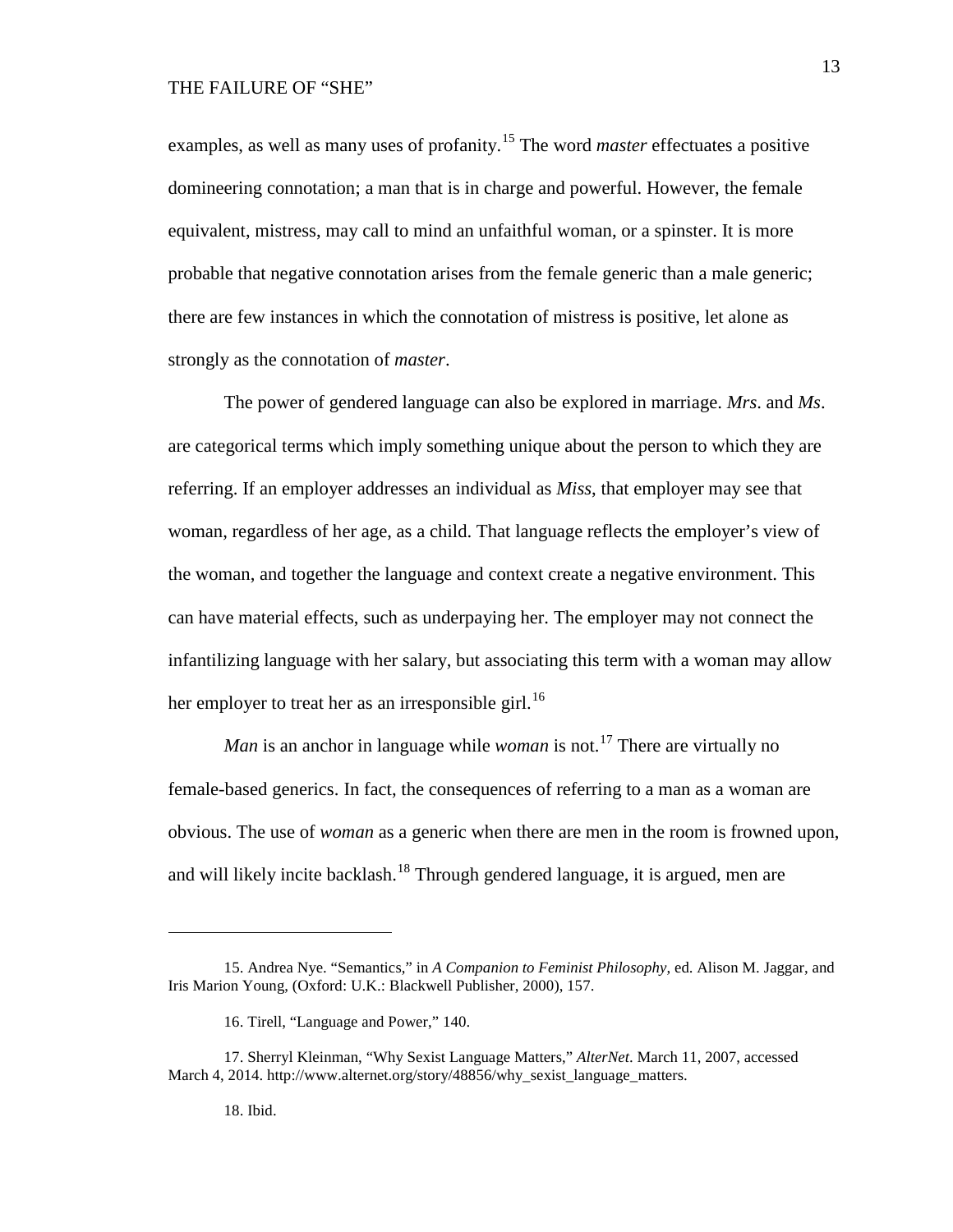*unmarked* and women are *marked* as different or anomalous.<sup>[19](#page-13-0)</sup> When women are left entirely out of the picture by the use of male-centric generics, these generics indicate the female as the inferior. This usage connects femaleness with inferiority, as they aren't even deemed a linguistic place.<sup>[20](#page-13-1)</sup> These terms perpetuates the erasure of women from the public sphere. Accordingly to Nye and other philosophers, using the term *mankind* legitimizes behavior that can harm women because they aren't considered part of the public sphere. $^{21}$  $^{21}$  $^{21}$ 

To those who may think that the harm of gendered language is an exaggeration, studies show that women, as opposed to men, are called beautiful in job interviews; the physical attractiveness of females is made relevant determining their expertise. The phrase *beautiful* itself becomes gendered; it is unlikely that such a discussion would arise if the applicant were male.<sup>[22](#page-13-3)</sup> Men, on the contrary, were not deemed fit for a job based on attractiveness. The way language is used reflects the dominant notions of a female/male divide. Gendered language must be analyzed, therefore, in its context. Certain uses of language may be oppressive, possibly even sexist, in some scenarios, but harmless in others. In the workplace focusing on the attractiveness of a female candidate is inappropriate; outside of the workplace that same language may be flattering. The social context of word choice is particularly prevalent in gendered language.

<sup>19.</sup> Martyna, "Beyond the 'He/Man,'" 485.

<span id="page-13-3"></span><span id="page-13-2"></span><span id="page-13-1"></span><span id="page-13-0"></span><sup>20.</sup> Tirell, "Language and Power," 143. Some quantitative analysis of the transition from using *he* as a gender pronoun to *she* as a generic pronoun would be a useful avenue of future research. This could show the dynamic trends in changing pronouns.

<sup>21.</sup> Nye, "Semantics," 156.

<sup>22.</sup> Tirell, "Language and Power," 144.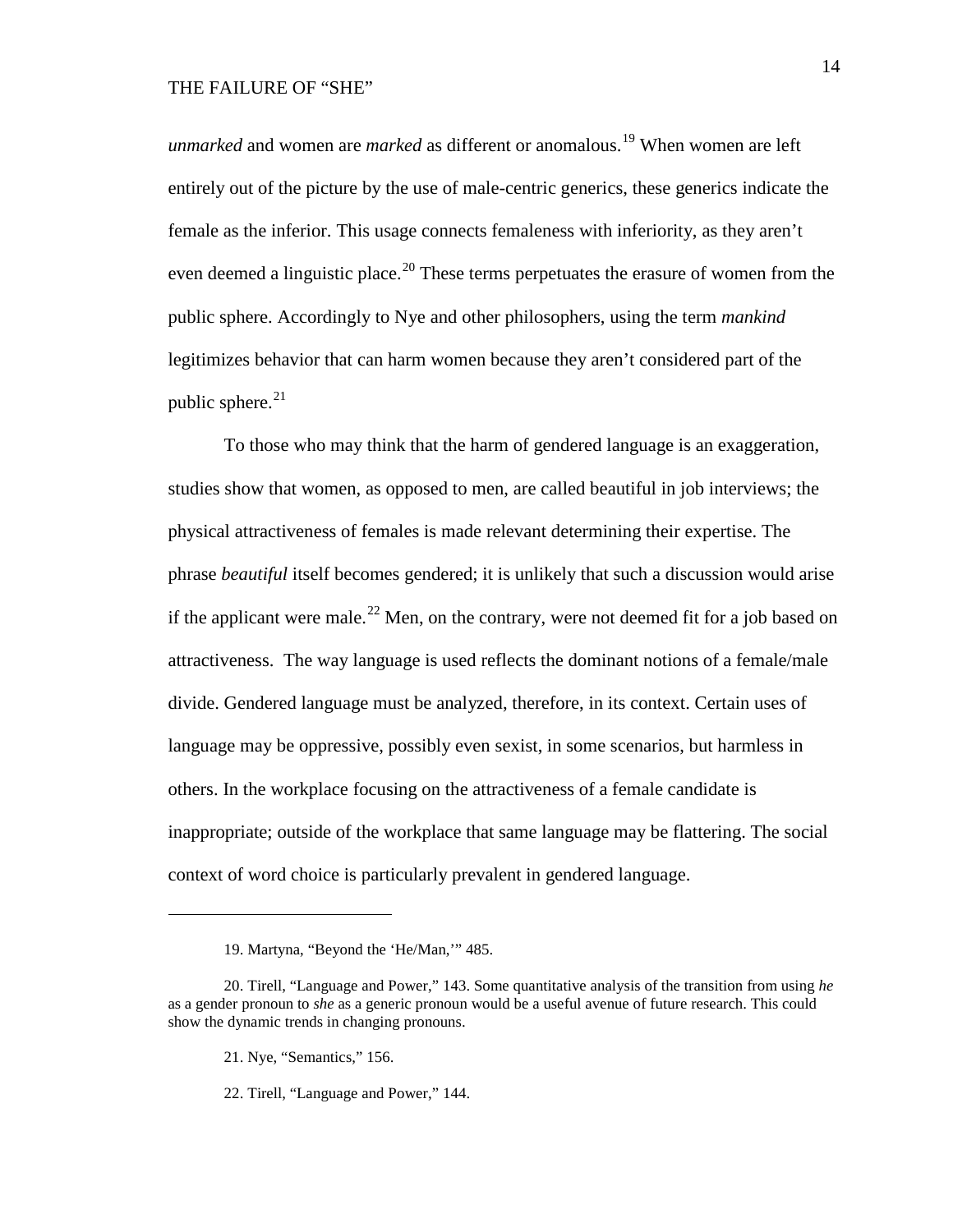$\overline{a}$ 

Some even argue that women using gendered language either are denying their identity or pretending to be a man. Some philosophers say that when a woman uses gendered language she has internalized oppressive norms.<sup>[23](#page-14-0)</sup> If the words themselves are the issue, even a female using them is problematic. Regardless of the speaker, the power of language and dominant structures entwine to create a difficult route for women to traverse.

The words women use may reflect their self-image. There is a difference between the terms *girl* and *woman* and a different self-concept when a woman thinks of herself as the former versus the latter. Many women are referred to as *ladies* or *gals* but rarely as women. The term *woman* has a more assertive connotation and may even insinuate reproductive abilities. The word *lady* removes these strong connotations, and recreates passive usage. The term *girl* eviscerates any authority that women have. *Girls* and those called that word, are encouraged to be passive and lovable, characteristics disparaged in men. [24](#page-14-1) The societal context of the word *girl* facilitates an environment where the use of that word to refer to grown women is infantilizing; this may, in turn, have an effect on their ability to be taken seriously in the workplace.

As for pronouns, consider the ridiculousness of the following sentences:

"Menstrual pain accounts for an enormous loss of manpower hours," or "man, being a

<span id="page-14-0"></span><sup>23.</sup> Liz Bondi, "In Whose Words? On Gender Identities, Knowledge and Writing Practices," *The Royal Geographical Society* 20, no. 2 (1997): 253.

<span id="page-14-1"></span><sup>24.</sup> Harriet Lerner, "Girls, Ladies, or Women? The Unconscious Dynamics of Language Choice," Comprehensive Psychiatry 17, no. 2 (March/April 1976): 295-99, accessed February 2, 2015, http://ac.elscdn.com/0010440X76900031/1-s2.0-0010440X76900031-main.pdf?\_tid=08841d4c-aaf6-11e4-8c78- 00000aab0f27&acdnat=1422893621\_d685de9bda82490954810dcf49f56580.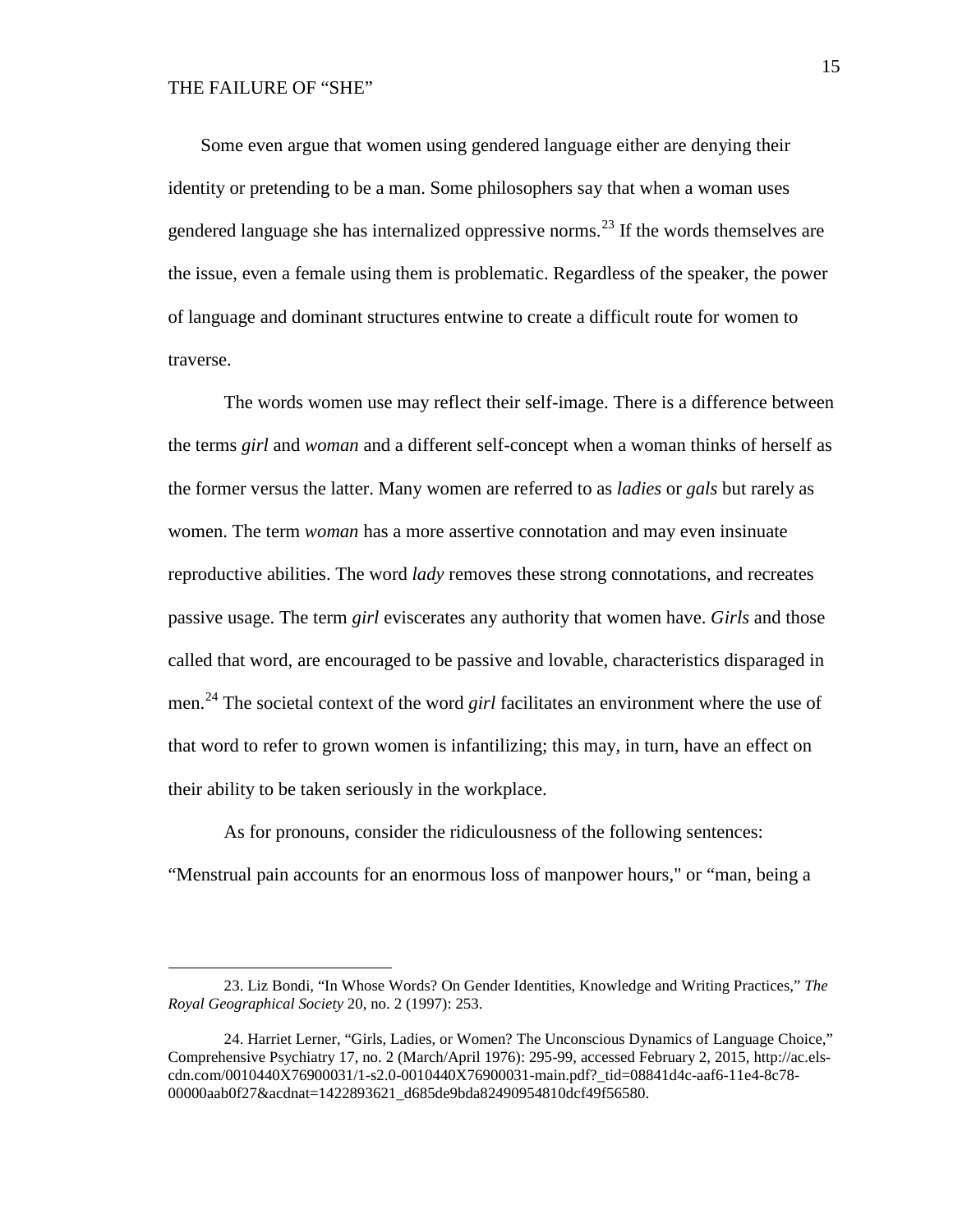mammal, breast-feeds his young."<sup>[25](#page-15-0)</sup> As C.S. Lewis says, "In ordinary language the sense of a word ... normally excludes all others from the mind."<sup>[26](#page-15-1)</sup> The hilarity and irony of these sentences show not only the ridiculousness of male-centric generics, but their inutility in American English. The use of these sentences should lead us to question the necessity of gendered language. Words reinforce certain ideas; they are the "tools of thought." $^{27}$  $^{27}$  $^{27}$ 

Some may still argue that using male generics does not recall a male image to mind. Empirical studies disprove this claim. In one study, college students were shown four generic sentences and asked to relate them to a picture, either male or female. The four sentences were "all men are created equal;" "at university a student can study whatever he wants;" "the feminists protested outside the hall"; and, "at university a student can study whatever she wants." College students associated the male generics with male photos; in fact, masculine responses to the generic condition occurred nine out of ten times.[28](#page-15-3) The study concluded that people tend to perceive the world as one filled with males.<sup>[29](#page-15-4)</sup> While this study is clearly isolated, does not show causality, and must be repeated on a broader scale, it gives the indication that language and generics are important in modern day English. Since the generic pronoun, such as "all men are created

29. Ibid., 166.

<sup>25.</sup> Martyna, "Beyond the 'He/Man,'" 488.

<span id="page-15-1"></span><span id="page-15-0"></span><sup>26.</sup> Ibid. The opposing side would say that this phrase does not sound awkward because man is a true generic; I do not agree. It seems that many individuals, certain an average American, would find this phrasing extremely strange.

<sup>27.</sup> Klienman, "Why Sexist Language Matters."

<span id="page-15-4"></span><span id="page-15-3"></span><span id="page-15-2"></span><sup>28.</sup> Elizabeth Wilson and Sik Hung Ng, "Sex bias in visual images evoke by generics: a New Zealand Study," *Sex Roles* 18, no. 4 (1988): 161-165.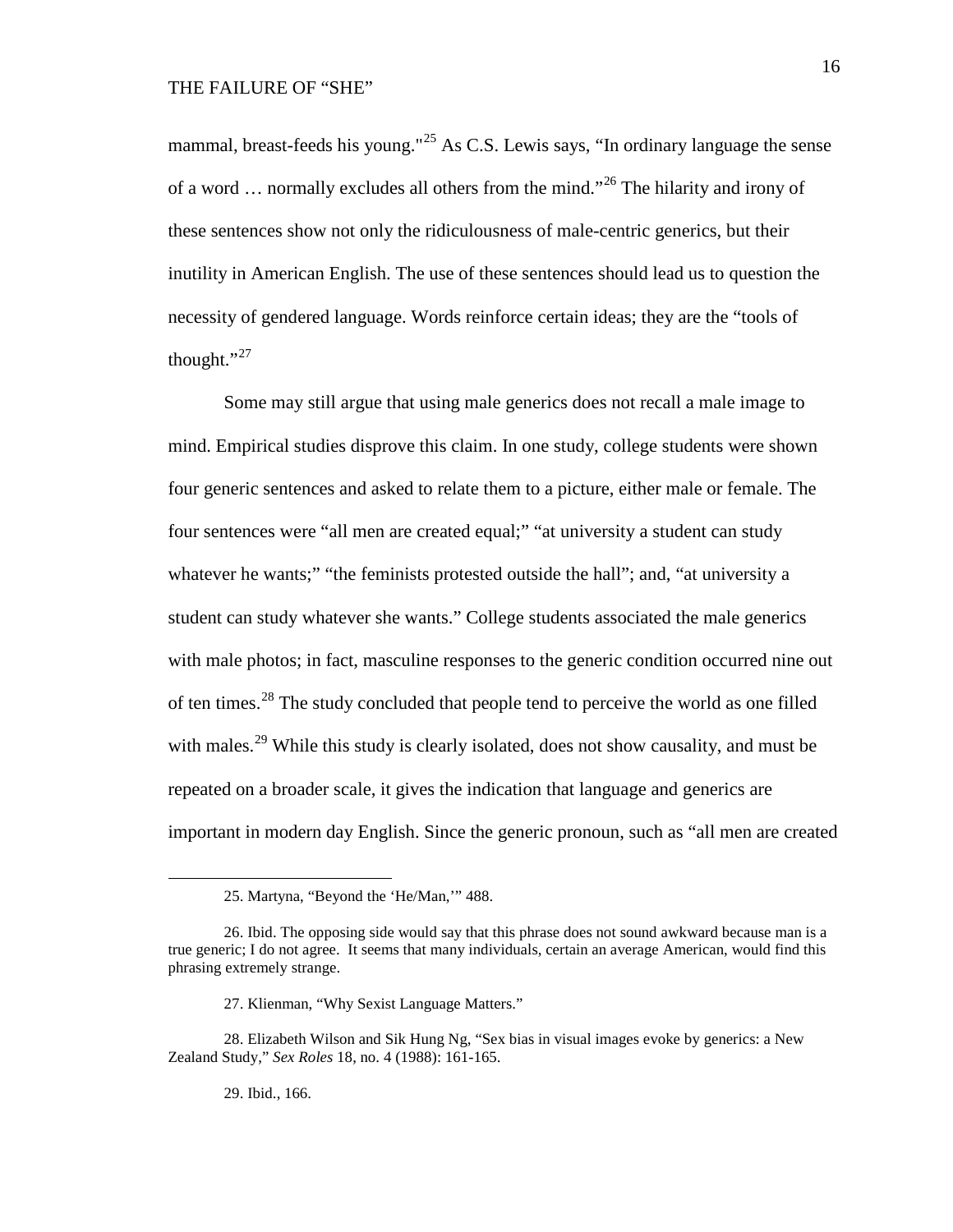equal," called to mind is male, women as seen as not included in that pronoun. Thus, women are left out when those pronouns are used colloquially. Other empirical studies confirm that generics recall male images in the hearers mind. After reading the sentence "the average American believes he watches too much TV," the majority of participants in a study vividly described male images. [30](#page-16-0) This shows that it is inappropriate to use the *he* pronoun to refer to all women; it erases females from the discussion.

For those who still doubt the power of gendered language, it is revealing to analyze the attacks in response to feminist criticism. Women who showed concern were blatantly discarded; they were called irrational when using other forms of generics.<sup>[31](#page-16-1)</sup> There were some individuals who argued that women should not worry about gendered language, the denotation of the word is all that matters.<sup>[32](#page-16-2)</sup> This is blatantly false; societal norms intersect around dictionary definitions of words to give them new meaning.

Slang is prime example of gendered language. A male who is sexually promiscuous is called a Casanova or a player, words with positive connotations, while a female is a hussy or a harlot, deemed as dirty or wrong.<sup>[33](#page-16-3)</sup> One of the most pernicious uses of gendered language in slang is in the term "you guys."[34](#page-16-4) Using the term you guys millions of times a day reinforces a message that men are the benchmark and women fall by the way side. In fact, historically, hiding a group will let those in power more easily

32. Ibid., 485.

- 33. Burlacu, "Sexist and Non-Sexist Language."
- <span id="page-16-4"></span>34. Klienman, "Why Sexist Language Matters."

<span id="page-16-3"></span><span id="page-16-2"></span><span id="page-16-1"></span><span id="page-16-0"></span><sup>30.</sup> John Gastil, "Generic Pronouns and Sexist Language: The Oxymoronic Character of Masculine Generics," *Sex Roles* 23, no. 11 (1990): 629-43.

<sup>31.</sup> Martyna, "Beyond the 'He/Man,' 484.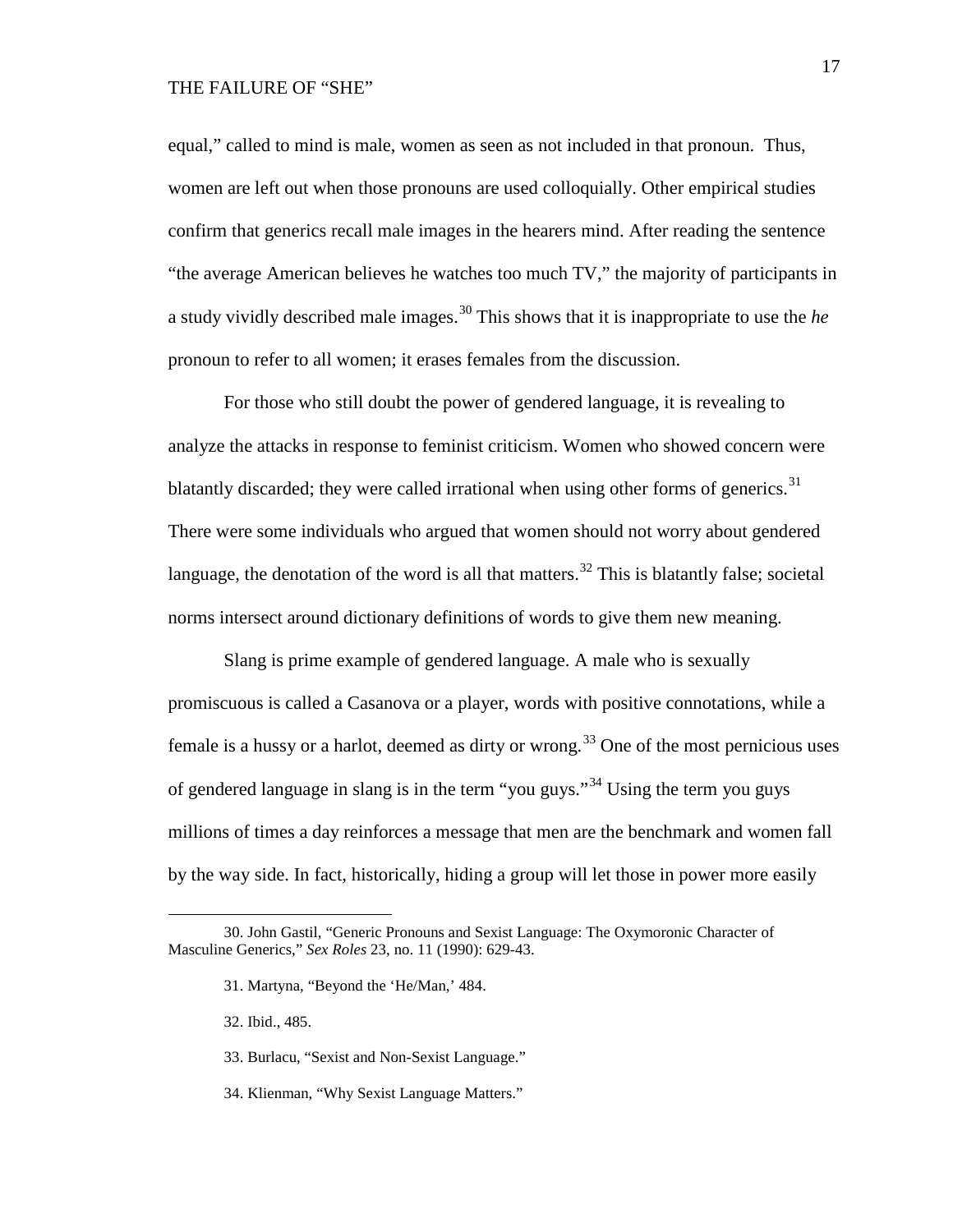treat members of that group in whatever way they please. Calling women derogatory names makes sexual violence easier. As Klienman indicates:

Don't women deserve it? If women primarily exist in language as "girls"…and "guys," it does not surprise me that we still have a long list of gendered inequalities to fix. We've got to work on every item on the list. Language is one we can work on right now, if we're willing. It's easier to start saying "you all" instead of "you guys" than to change the wage gap tomorrow. Nonsexist English is a resource we have at the tip of our tongues. Let's start tasting this freedom now.<sup>[35](#page-17-0)</sup>

## **Debate: A Case Study**

Intercollegiate debate provides a case study where gendered language and female participation intersect. Women and minorities are disproportionately absent in collegiate debate.<sup>[36](#page-17-1)</sup> In a study by Pamela Stepp in 1993, female participation was shown to be at 19%. There were few female coaches at the collegiate level. Regardless of actual participation, which has increased in recent years, females are likely to be less successful in the collegiate debate community. The debate glass ceiling seems to end in the Junior Varsity division; few females advance to elimination rounds. This may be due to the masculine stereotype of the good debater. Women are socialized to be feminine, but in debate if they are passive, they are seen as bad debaters; contradictorily if they are aggressive, they are deemed too pushy.

This study also addressed the rampant use of sexist language in the debate community.[37](#page-17-2) The use of terms such as "you guys" within debates could be seen to contribute to the decline of female participation. Gendered language creates a vicious

<sup>35.</sup> Ibid.

<span id="page-17-2"></span><span id="page-17-1"></span><span id="page-17-0"></span><sup>36.</sup> Pamela Stepp, "Can We Make Intercollegiate Debate More Diverse?" *Argumentation and Advocacy* 33, no. 4 (Spring 1997): 176.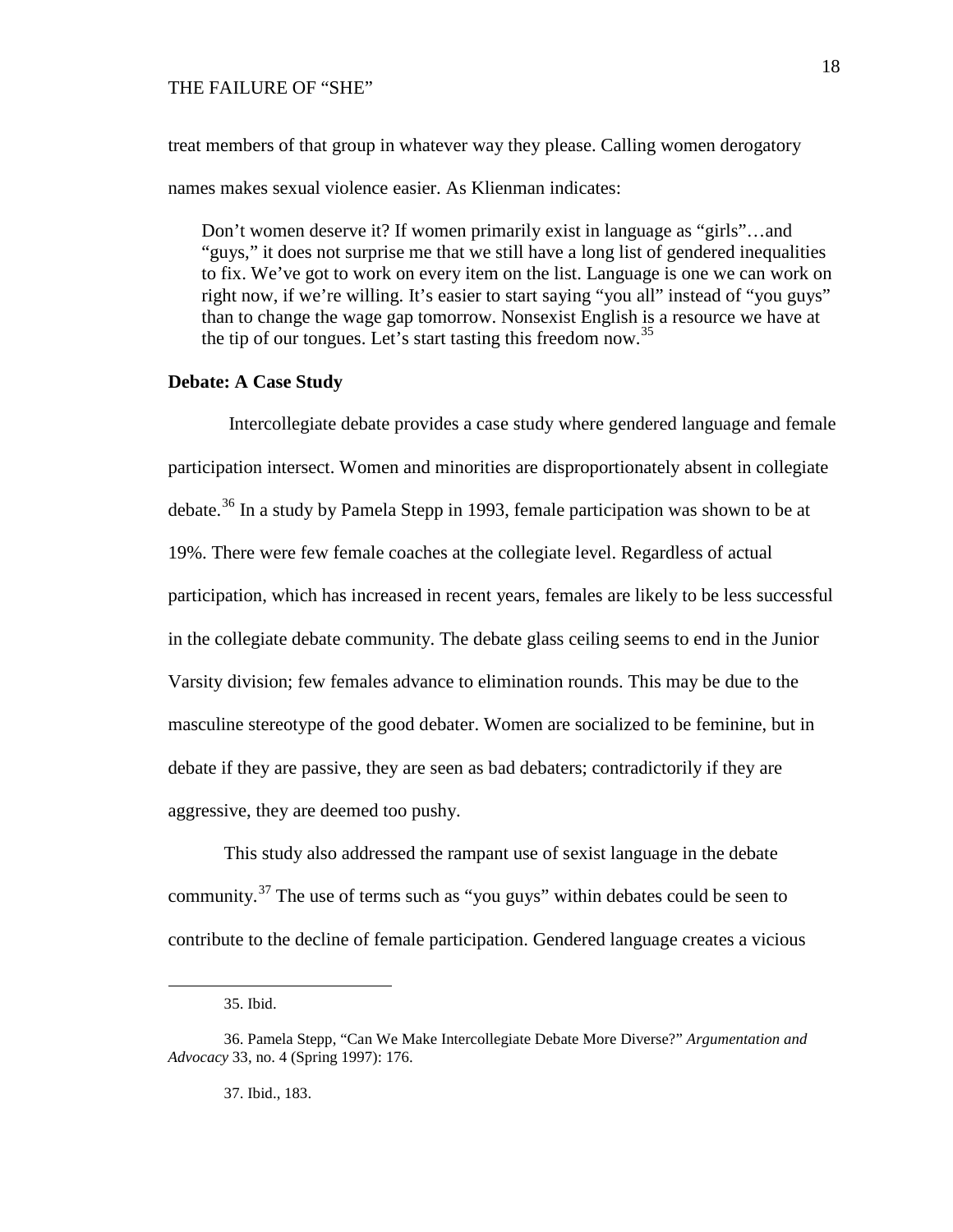cycle in which there are few women in debate, so the debater's linguistic choices reflect that reality. However, those linguistic choices, specifically gendered language, reinforce the idea that women are or should not be in debate, making females uncomfortable in the community. It is true that there are a variety of reasons why women quit intercollegiate debate, but gendered language is one of many reasons why women may feel ostracized in this community. Women are still seen as unwelcome in the community, which originally was a space in which females were not allowed to participate.

However, as will be noted later, simply changing the words used will not fix the issue at hand. In fact, it may serve to mask the violence that women feel in the community. People will feel as if they have done enough to combat violence towards women by avoiding gendered colloquialism. There may be an attention and time tradeoff between linguistic analysis and cultural change. While this would preferably not be the case, the lack of attention on gender-based issues would indicate a limited cultural space for this type of criticism. Broader criticism of the social categories of masculine and feminine are needed before any supposedly liberatory project is undertaken. Nevertheless, collegiate debate is an important case study to consider, for they are a subset of the population who considers these issues in depth.

# **The Failure of "She"**

#### **Language Is Not Enough**

As this paper has argued, language and social systems that may negatively affect women are co-constitutive. Though the effects of gendered language may not be material, linguistic violence in this sense is a reinforcement of social stratification. However, those who focus solely on linguistic violence can ignore the social component to language.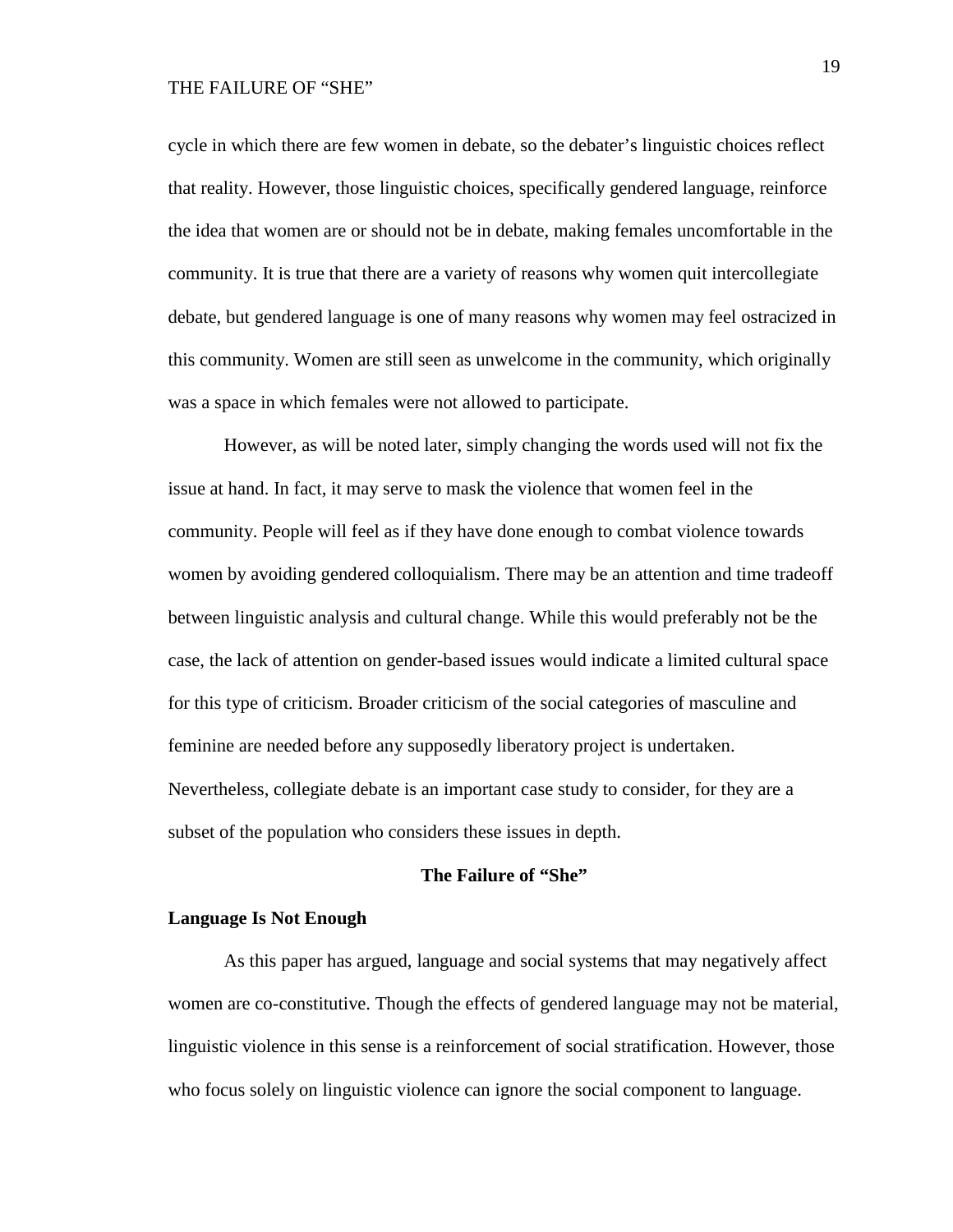Linguistic violence towards women can only exist because of social structures that disproportionately harm them.<sup>[38](#page-19-0)</sup> Our examples above are symptomatic of a deeper issue. There is nothing inherently wrong about certain syllables or letters tied together; rather, it is that their usage has developed to reflect patriarchal norms. Structuralism, for example, tells us that meaning is dependent on its relation to other elements.<sup>[39](#page-19-1)</sup> The meaning of a particular word not only depends on the denotation assigned to it by society, but its context within and sentence and situation. The inability to find a balance between those who believe in the fluidity of words, regardless of societal context, and those who embrace their importance within a social structure is one of the reasons that current attempts to combat gendered language have failed. <sup>[40](#page-19-2)</sup>

Some philosophers have simply replaced the generic *he* with *she*. This practice is inadequate to address the societal problems of concepts of masculine and feminine. This meaning and the difficulties that arise from it go further than a pronoun substitution. The complexities of language show that using the static term "she" only reifies gendered discourses and calls to mind a stable understanding of the masculine and feminine. These static notions need to be interrogated holistically, especially when language shapes our institutions and vice versa.

<span id="page-19-0"></span>Those who attempt to simply replace *he* with *she* will still come into trouble with issues pertaining to the concept of the generic itself. If the feminist is correct that the generic person is always assumed to be male, changing the pronoun will not necessarily

- <span id="page-19-1"></span>39. Ibid., 158.
- <span id="page-19-2"></span>40. Ibid.

<sup>38.</sup> Nye. "Semantics," 156.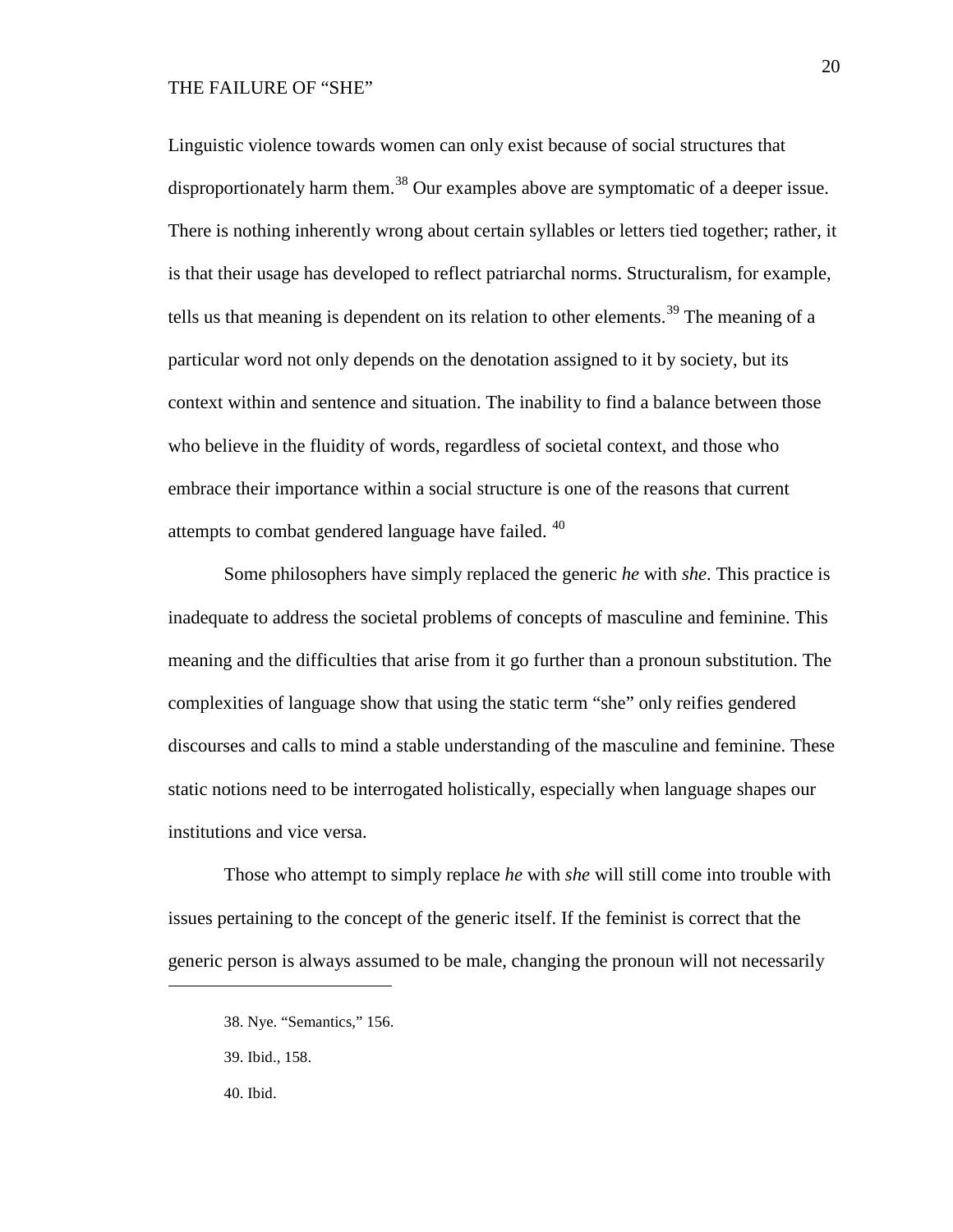call a different image to mind. There is no way to express reality experienced by a diverse group of women using solely generics.

#### **The Problem of Epistemology**

There are a few epistemological problems that stop the effectiveness of switching the pronouns. The first is the epistemological problem. The wide-spread feminist critique of epistemology indicates that the dominant systems of knowledge are gendered. Feminists have criticized dualisms such as reason/emotion and rationality/irrationality. In the traditional view, men and women are viewed as antitheses: strong/weak, superior/inferior, etc.<sup>[41](#page-20-0)</sup> This standpoint lends itself to dichotomous views of the world in masculine and feminine terms; the former is consistently more valued than the latter, because of its alleged association with emotions and passivity.<sup>[42](#page-20-1)</sup> Language, specifically sexist language, is intertwined with this epistemology because each is constructed discursively. If it is true that both language and epistemology are gendered, some argue that they must use the rules of grammar to subvert that and unsettle dualism.<sup>[43](#page-20-2)</sup> For these individuals language is a critical starting point.

On the contrary, Liz Bondi argues that if this epistemological masculinity is true, nonsexist language will still remain within a dualist, and possibly phallocentric, understanding of universal truth claims. Critics of gendered language simplify the importance of gendered violence in language and do not consider the complexity of the

<sup>41.</sup> Burlacu, "Sexist and Non-Sexist Language," 82.

<sup>42.</sup> Bondi, "In Whose Words?" 245-246.

<span id="page-20-2"></span><span id="page-20-1"></span><span id="page-20-0"></span><sup>43.</sup> Ibid., 247. There are some serious challenges to this view of epistemology, but these are out of the scope of this paper.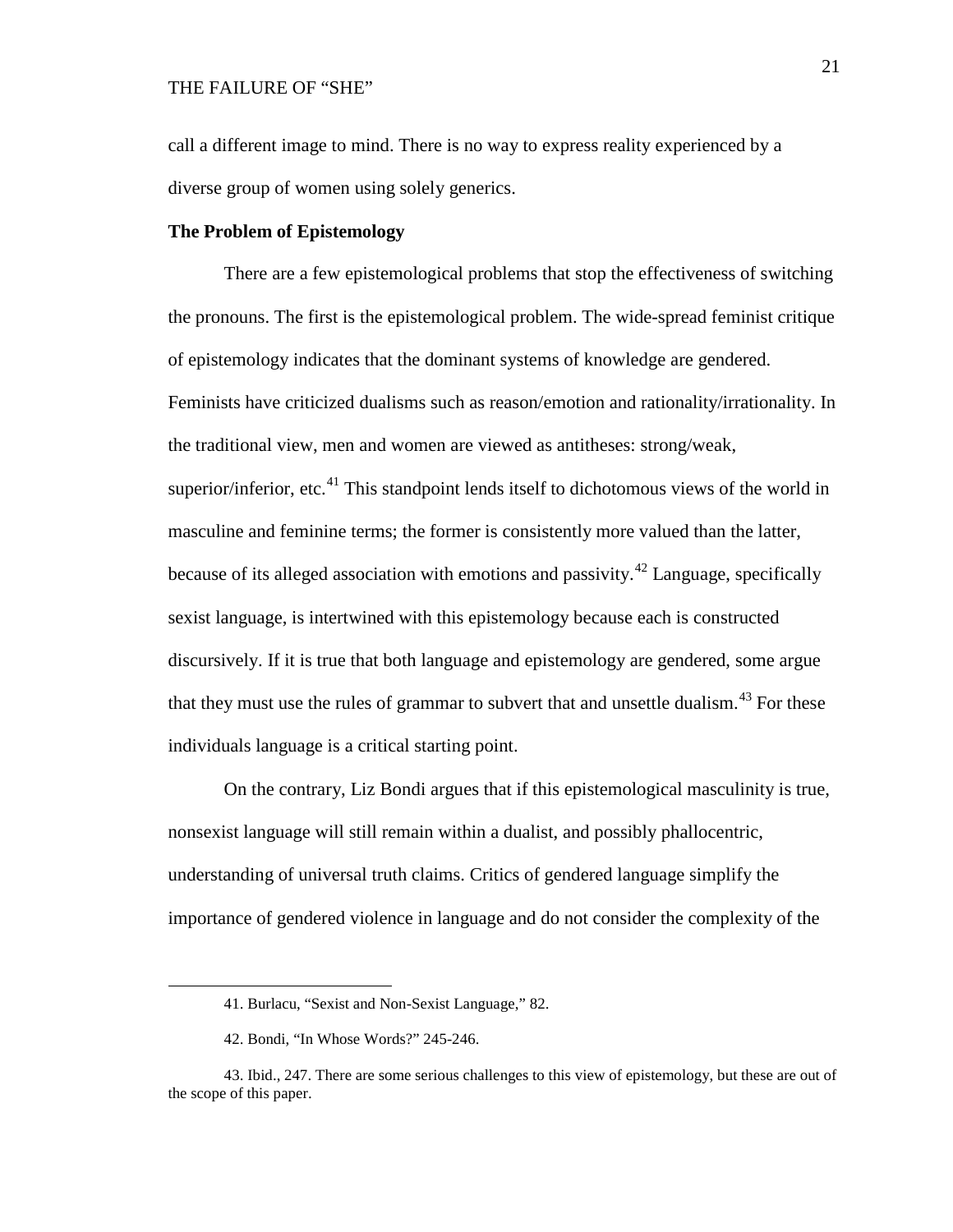language and gender relationship.<sup>[44](#page-21-0)</sup> Language is expressed within androcentric epistemology; reframing that language is not sufficient to fix problematic ways of seeing the world. Linguistic representation, therefore, isn't enough. To say that replacing *he* with *she* or changing the pronoun will shape the world implies that language can be separated from knowledge.[45](#page-21-1) Replacement just masks the epistemological problem of how one knows the categories of which they speak from the linguistic problem of how they speak them. Focusing on language may even enhance the problem as movements for equal rights as equal treatment retreats from focusing on inequality and instead encourages women to be like men.**[46](#page-21-2)** To claim that language is always *man-made* is to exaggerate the problem; language fits social reality rather than necessarily creating it.<sup>[47](#page-21-3)</sup>

The second problem is isolated by Liz Bondi; this is problem of gynocentric language. If one simply replaces masculine pronouns with feminine pronouns, they may create a *gynocentric* language that creates two separate knowledge types, one *masculine* and one *feminine*. The failure of *she* continues false universalization. There seems in this to be an inherent sameness within women; the simple switch of *he* for *she* accepts current gender as unassailable. Gender is unanalyzable and the problem fixed because the pronoun has been switched. The issue is that the societal connotations of *she* still exists regardless; the generic *she* remains a generic and seeks to represent all women or persons as singular. The plurality of female experience, especially in the context of gendered

<span id="page-21-0"></span><sup>44.</sup> Ibid., 248.

<span id="page-21-1"></span><sup>45.</sup> Ibid.

<span id="page-21-2"></span><sup>46.</sup> Ibid., 249.

<span id="page-21-3"></span><sup>47.</sup> Jennifer Hornsby, "Disempowered Speech," *Philosophical Topics* 23, no. 2 (Fall 1995): 127.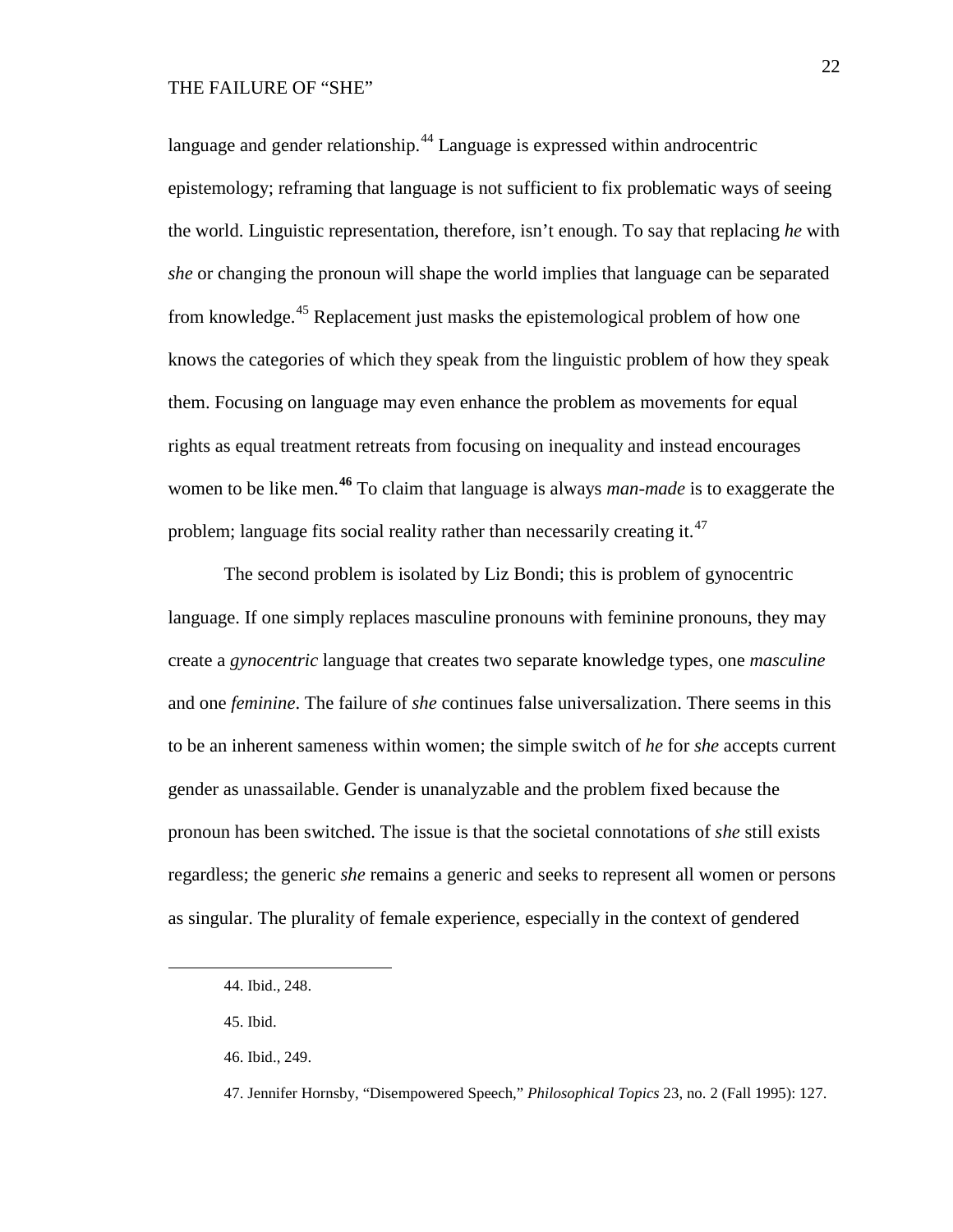language, goes unrecognized.<sup>[48](#page-22-0)</sup> One of the major problems with gendered language is the issue of deviation; that is, women are deviants from the norm and not included in the generic referent. The underlying deviation is not women, per se, but that which is nonmale. The male is the norm and those who are deemed as other are ostracized in language.<sup>[49](#page-22-1)</sup> Creating a new gynocentric language does nothing to undermine these overarching understandings of masculine as dominant and feminine as invisible.

In this sense, even when a female takes up a masculine position, or *she* replaces *he*, she is simply recreating the norm and could be construed as pretending to be a man. She is a ventriloquist dummy. The intent behind the use of the pronoun *she* remains the same; the generic is still masculine. The medium of language defines the female sexual identity as one with a no authority; men are not faced with the difficulties of engaging this contradictory understanding of language and sexual identity. The important conclusion is that the failure of she relies in that a feminist presence in language, even when using non-gendered pronouns and gynocentric words, is still founded on the "gendering of language itself."[50](#page-22-2) Absolute gendered pronouns, regardless of their content, create and recreate a non-existent neutral form.[51](#page-22-3) However they are gendered, through *he, she*, or another modifier, this neutrality is pernicious in language, and reifies notions of what it means to be a certain gender

<span id="page-22-1"></span>49. Ibid.

<span id="page-22-0"></span><sup>48.</sup> Bondi, "In Whose Words?" 250.

<span id="page-22-2"></span><sup>50.</sup> Ibid., 253.

<span id="page-22-3"></span><sup>51.</sup> Leaper and Bigler, "Gendered Language."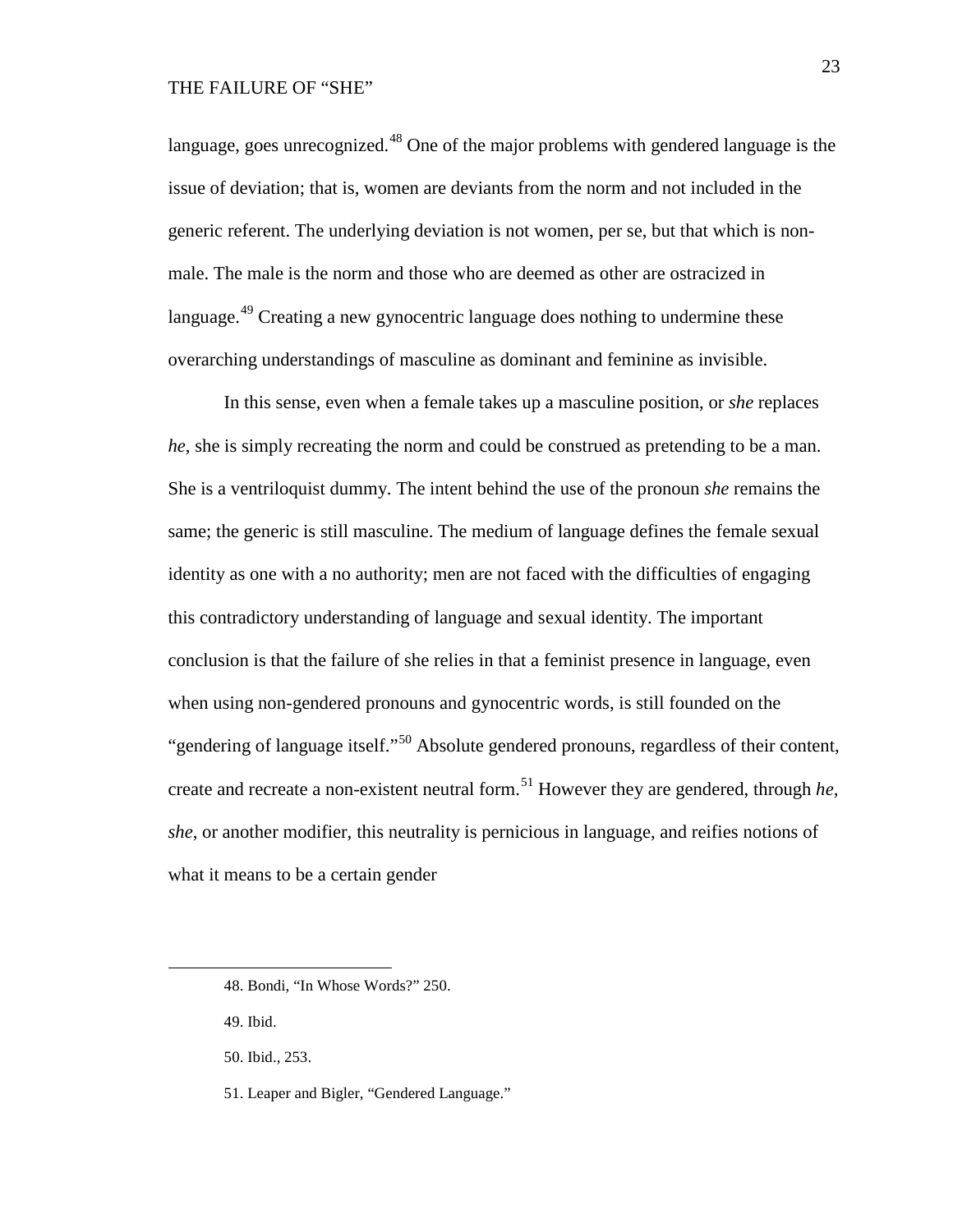None of this is to say, however, that we should not combat gendered language. In fact, it is an easy way to start. But it does call into question movements that focus solely on gendered language rather than the broader realities of gender stratification in society. Since all subjects who think must use language, it may be a significant place to start; however, it cannot be the place to end.<sup>[52](#page-23-0)</sup>

# **The Problem of Power**

Our discourse shapes our reality. Drawing from Foucault, argument is power. Language is, at its foundation, a symbol. These symbols reflect power; male pronouns as a generic reflect society views of power.<sup>[53](#page-23-1)</sup> Foucault indicates that there is a certain regime of truth.<sup>[54](#page-23-2)</sup> Language normalizes of certain worldviews because it gives us access to a fountain of knowledge. These regimes of power are reflected in our ways of speaking about the world; gender is one component of the way power and privilege interact with language.

One of the reasons that changing the pronoun will fail is because societal power structures are entrenched. For example, earlier the difference between the married *Mrs.* and unmarried *Ms.* were discussed. Changing this would not change historically sexist parts of marriage. In the marriage itself, there are certain symbols that operate from sexist ideologies. Prior to World War II vows took place with one wedding band; the bride wore

<sup>52.</sup> Ibid., 129.

<span id="page-23-1"></span><span id="page-23-0"></span><sup>53.</sup> Avraham Sela, "Politics, Identity and Peacemaking: The Arab Discourse on Peace with Israel in the 1990s." *Israel Studies* 10, no. 2 (Summer 2005): 19.

<span id="page-23-2"></span><sup>54.</sup> Jurgen Habermas, "Some Questions Concerning the Theory of Power: Foucault Again." In *Critique and Power*, ed. Michael Kelly (Cambridge, MA: the MIT Press, 1994).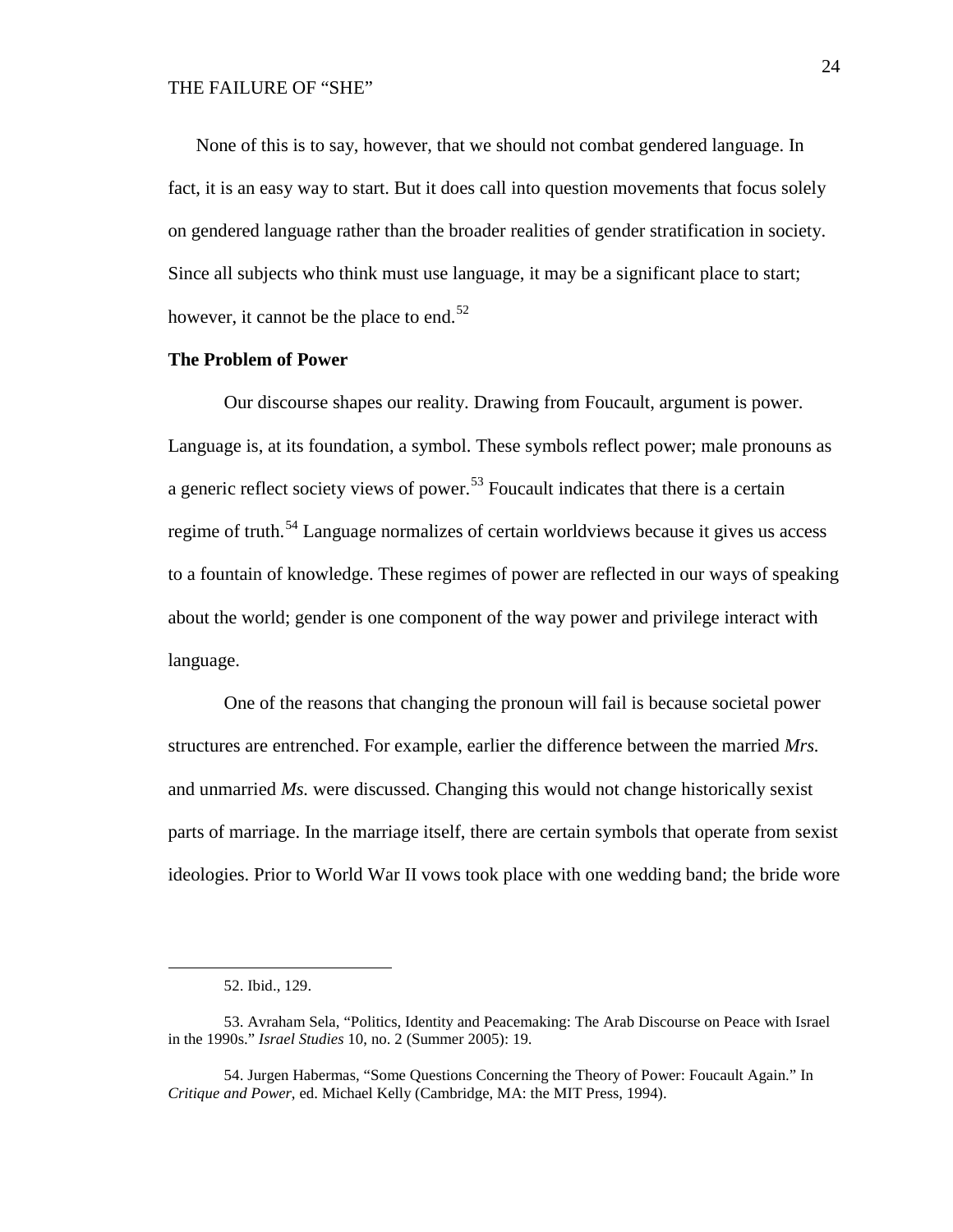a ring likely to show she belonged to the husband.<sup>[55](#page-24-0)</sup> Engagement rings seemingly still operate this way; sexism pervades more than just language. This is distinct from other clothing choices in that engagement rings were a symbol to show that women belonged to, and were sense property of, their husbands.

However, Foucault's solution, a genealogy of power, is ineffective to many feminists. They argue that a simple critique of the discourses of power will fail because that critique continues to exist inside a particular institutionalization of identity.<sup>[56](#page-24-1)</sup> There needs to be a broader understanding of how power functions to disenfranchise bodies deemed as feminine or masculine. It is not that identity is negative, in fact history shows that proper usage of identity as a coalitional force can lead to significant change, it is that refusing to engage in oppression, such as gendered language, does not change that that identity still exists.<sup>[57](#page-24-2)</sup>

Replacing *he* with *she* does not change the say society has formed around particular notions of gender. The word *woman* is not a static symbol but rather a variable and emergent collection of categories. Many language theories rely on essentialist notions of the sign.[58](#page-24-3) The goal must be to get away from those particular constructions and the way they influence the words one chooses, not necessarily the words themselves.

57. Ibid., 353.

<span id="page-24-0"></span><sup>55.</sup> Vicki Howard, "A 'Real Man's Ring': Gender and the Invention of Tradition," *Journal of Social History* 36, no. 4 (2003): 837-56.

<span id="page-24-1"></span><sup>56.</sup> Jana Sawicki, Jana, "Foucault and Feminism: A Critical Reappraisal." In *Critique and Power*, ed. Michael Kelly, (Cambridge, MA: the MIT Press, 1994) 351.

<span id="page-24-3"></span><span id="page-24-2"></span><sup>58.</sup> Joyce Davidson, and Mick Smith, "Wittgenstein and Irigaray: Gender and Philosophy in a Language (Game) of Difference," *Hypatia* 14, no. 2 (Spring 1999): 72-96.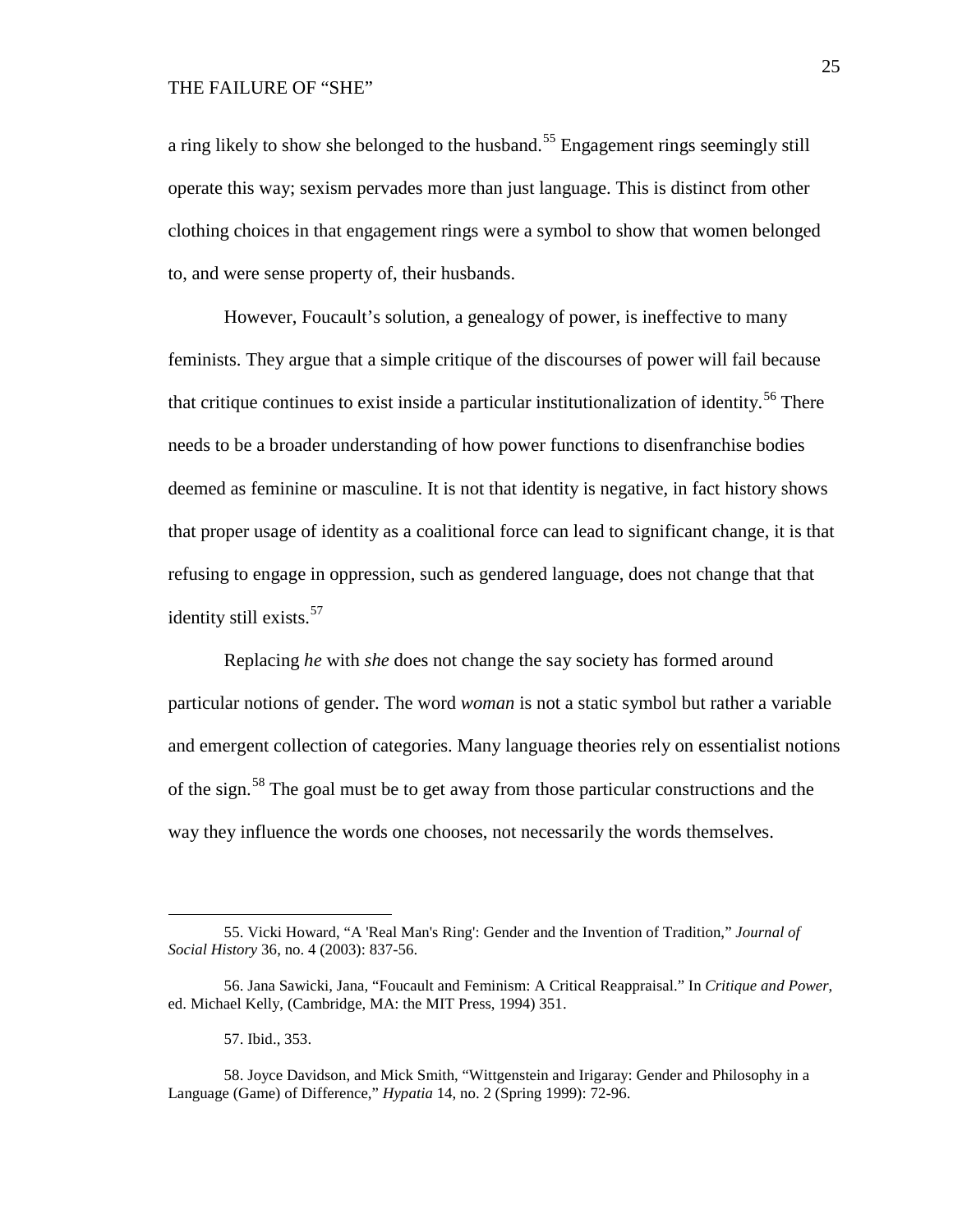# **Alternative Solutions**

Many philosophers and linguists have attempted to subvert gendered language in other ways. Some have created new pronouns such as *tey*, or *co*; these have been largely rejected by both the philosophical and linguistic community.<sup>[59](#page-25-0)</sup> There is reluctance within these groups to acknowledge the importance of language in shaping gendered language hierarchies.<sup>[60](#page-25-1)</sup> Many are reluctant to introduce new pronouns; those who are in favor of using innovative words will still encounter the problem of societal acceptance. The issue of gendered language is a societal issue, and if the general public would be resistant to a new pronoun, the solution is inadequate to address the harm.

Beyond *she*, the most commonly accepted alternative is to just replace the gendered words with non-gendered words. For instance, one, you or they; however, these are generally accepted to be grammatically incorrect. In some sentences they are cumbersome or too formal.<sup>[61](#page-25-2)</sup> Interestingly, this is reflected in how children are taught in schools. Textbooks indicate that *they* is an incorrect antecedent for a singular usage. This is incorrect; *they* is quite frequently used, and is accepted in some circles, as a generic.<sup>[62](#page-25-3)</sup> The backlash against the use of these terms has been significant; some dismissive philosophers have begun to replace the letters m-a-n with alternatives. Some of these mocking responses include *huperson nopersonclature*, etc.<sup>[63](#page-25-4)</sup> this response shows the

- <span id="page-25-3"></span>62. Bodine, "Androcentrism," 139.
- <span id="page-25-4"></span>63. Burlacu, "Sexist and Non-Sexist Language," 91.

<span id="page-25-0"></span><sup>59.</sup> Martyna, "Beyond the 'He/Man,'" 491.

<span id="page-25-1"></span><sup>60.</sup> Ibid., 492.

<span id="page-25-2"></span><sup>61.</sup> Burlacu, "Sexist and Non-Sexist Language," 85.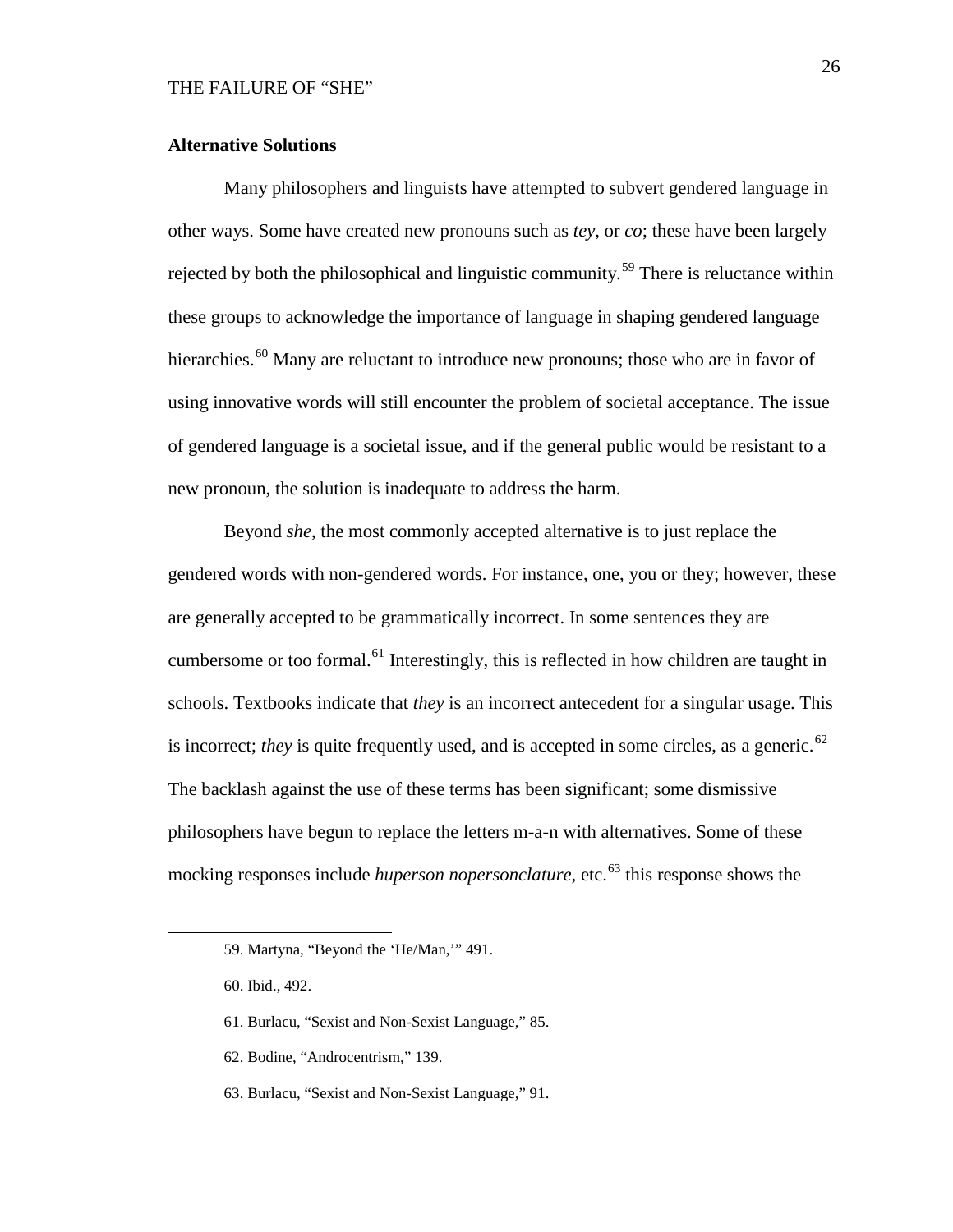<span id="page-26-0"></span> $\overline{a}$ 

need for a broader discussion of the impact of the structures surrounding the terms, rather than simply the terms themselves.

### **Heidegger and Wittgenstein**

It is difficult in the face of such criticism to create an acceptable solution to gendered language. Some organizations, such as the American Psychological Association, have banned gendered language. One only need to open a journal to see the replacement of the generic *she* for the previously used he" However, as previously discussed, simply replacing the already gendered masculine term with gendered feminine terms is an inadequate response to the issue of gendered language. Some argue that the study of language cannot be concerned with society's response. The question of gendered language, then, would necessarily need to be approached from a different vantage point.

Heidegger's "On the Way to Language," written in his middle period, indicates that language is a worldview, has diversity, and is appropriated. In order to fully grasp language, one must study language as language. Language is where being dwells and reveals itself to individuals; it is the "house of being."<sup>[64](#page-26-0)</sup> A sign, according to Heidegger, represents something particular in the world. Language carries meaning from one to another through this sign. Speaking those signs breathes life in to them and animates ideas, objects, and understanding. This is how language creates being.<sup>[65](#page-26-1)</sup>

Drawing from Heidegger's account, the scholar can understand the importance of language. Heidegger argues that we need to come to language itself and go to a place that

<sup>64.</sup> Martin, Heidegger, *On the Way to Language*, (San Francisco, CA: HarperOne, 1971).

<span id="page-26-1"></span><sup>65.</sup> Paul Livingston, "Heidegger: On the Way to Language," Villinova University, March 16, 2005, accessed March 4, 2014, [http://www07.homepage.villanova.edu/paul.](http://www07.homepage.villanova.edu/paul.%20livingston/heidegger%20%20on%20the%20way%20to%20language.htm)  [livingston/heidegger%20%20on%20the%20way%20to%20language.htm.](http://www07.homepage.villanova.edu/paul.%20livingston/heidegger%20%20on%20the%20way%20to%20language.htm) Interestingly, later versions of Heidegger may repudiate these conclusions.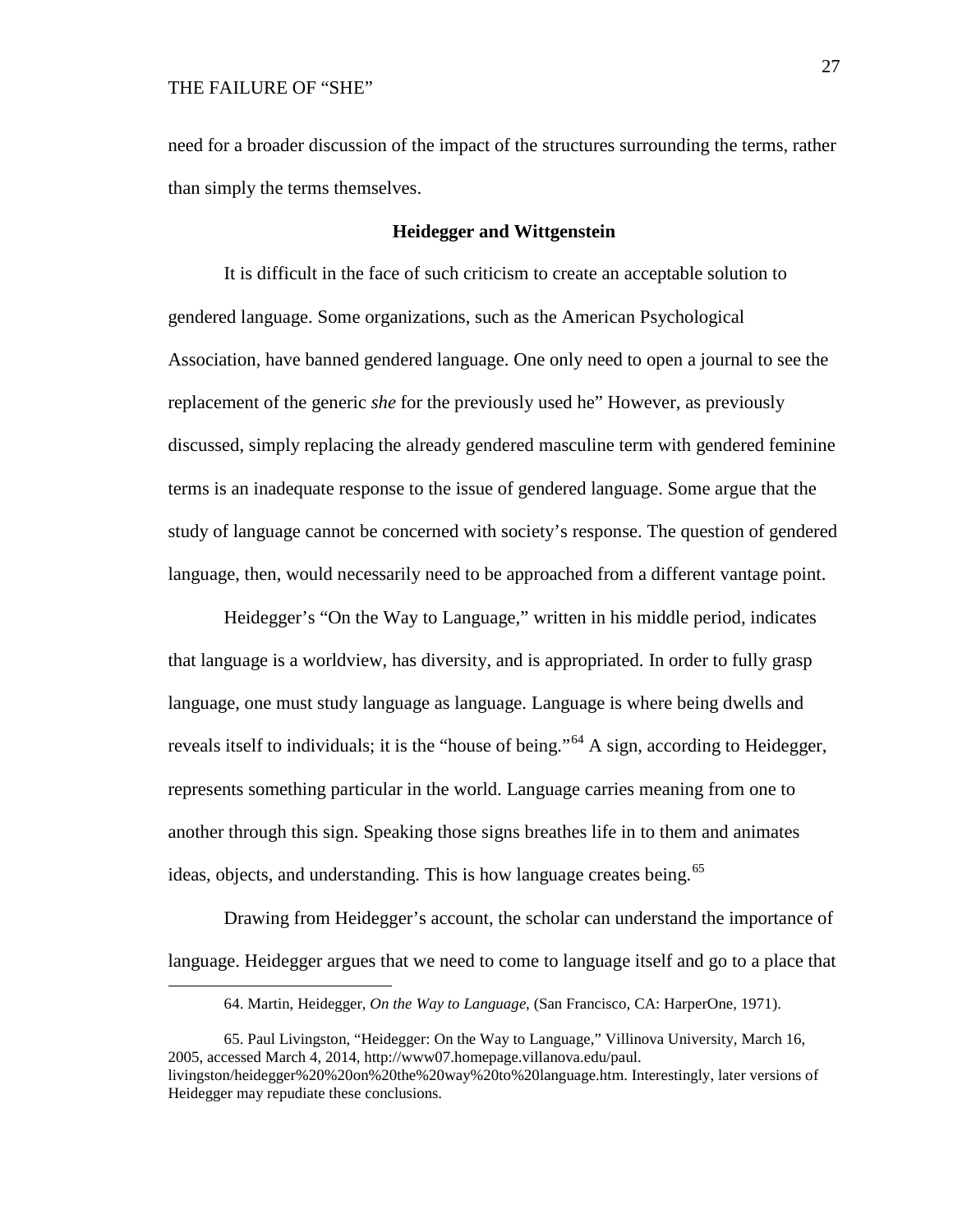exists before the speaking of language. Heidegger calls the speaker to speak in innovative ways, to understand and become aware of how language shapes being. Language should be experienced without this baggage or understanding.<sup>[66](#page-27-0)</sup>

In response to this understanding of language, the first step a scholar may take is to attempt to strip all societally imbued meaning from language. This is the wrong step. The example of gendered language shows not only is this impossible, but Heidegger cannot provide a pragmatic way of engaging with gendered language. Heidegger may be able to explain the importance of language and its effect on the world, but a deeper description how language is contextually based would aid this account. The problem is that language cannot be stripped from its context. Connotations of particular words will always be imbued with the receiver who hears it. While it is concrete, for Heidegger, in a sense, language *qua* language can never be found if the speaker is embedded in society's constructions of the feminine and masculine. For gendered language, social context has an importance not found in Heidegger. Thus we turn to Wittgenstein.

According to Wittgenstein, language's meaning is not just signifiers, though many studies show that in the context of gendered language pronouns call up images of predominately masculine figures;<sup>[67](#page-27-1)</sup> rather, meaning is found through a web of context. In *On Certainty*, Wittgenstein argues that words stand in for certain meanings. The traditional view of language is that a certain word functions as a sign and stands for an object in the speakers mind. There was a connection between that particular sign and the mental image that is elicited by that sign, both in the forming and in the receiving of that

<span id="page-27-0"></span><sup>66.</sup> Ibid.

<span id="page-27-1"></span><sup>67.</sup> Wilson and Hung Ng, "Sex bias," 161-165.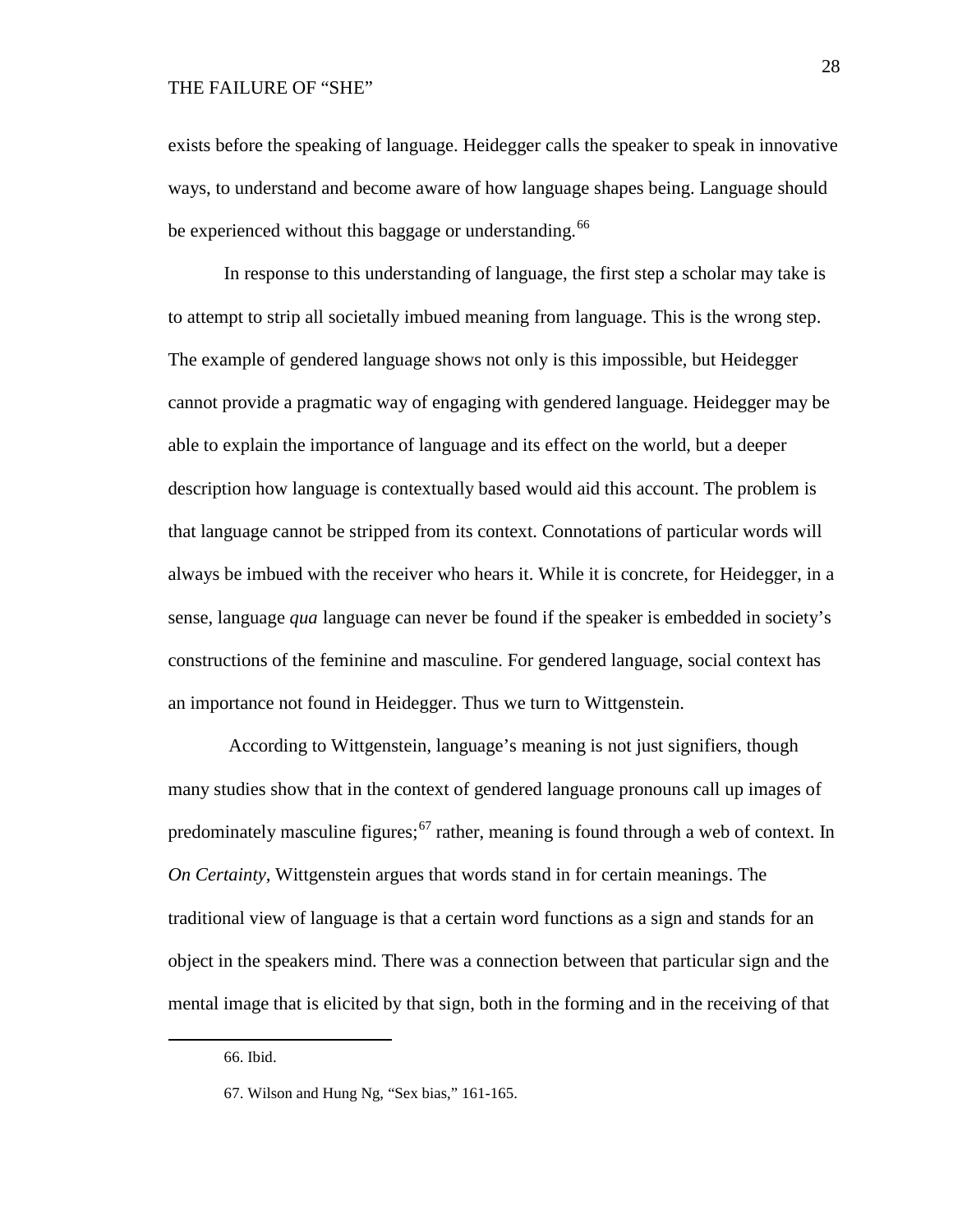<span id="page-28-1"></span><span id="page-28-0"></span> $\overline{a}$ 

word.<sup>[68](#page-28-0)</sup> Meaning comes through explanation and is given through an understanding; in this context meaning can be considered fluid. There are no private languages. These discursive practices are only embodied via a network of relationships. In fact, there must be a mental process in language. Contrary to Heidegger, one cannot describe language as language because language corresponds with the world. Wittgenstein gives the example of red; one can picture a red object but cannot just picture redness as redness. The redness must adhere to something in the mind. Even if someone images the color red in one's mind, it is a red light, or a red blob; that redness is bounded, even in mental imagery The sign only becomes significant when it is attached to the world and not when it exists as itself; language cannot be studied, therefore, as language. $69$ 

From this, one can see that language must be attached to reality; using language as a descriptor not only inherently reflects the outside world and its processes, but also it cannot be analyzed separate from societal constructions. The pronoun *man*, for instance, has meaning because it is attached to the object *man*. The syllables or letters m-a-n means nothing without a connection to meaning. For instance, if you write the word *man* on a piece of paper for a person with no knowledge of the English language, that person will either not recognize the word, or will likely relate those letters to something unrelated to the English word *man*. The complex writing of the gendered body makes it impossible to enter into a neutral use of either generic, regardless of the gender used. Because meaning is so complex and language cannot be studied simply as a mode of signs and signifiers without context, changing the word used to indicate *man* or *humanity* to another gendered

<sup>68.</sup> Ludwig Wittgenstein, *On Certainty*, (New York, NY: Harper & Row, 1972).

<sup>69</sup> Ludwig Wittgenstein, *The Blue and Brown Books*, (New York, NY: Harper Torchbooks, 1965).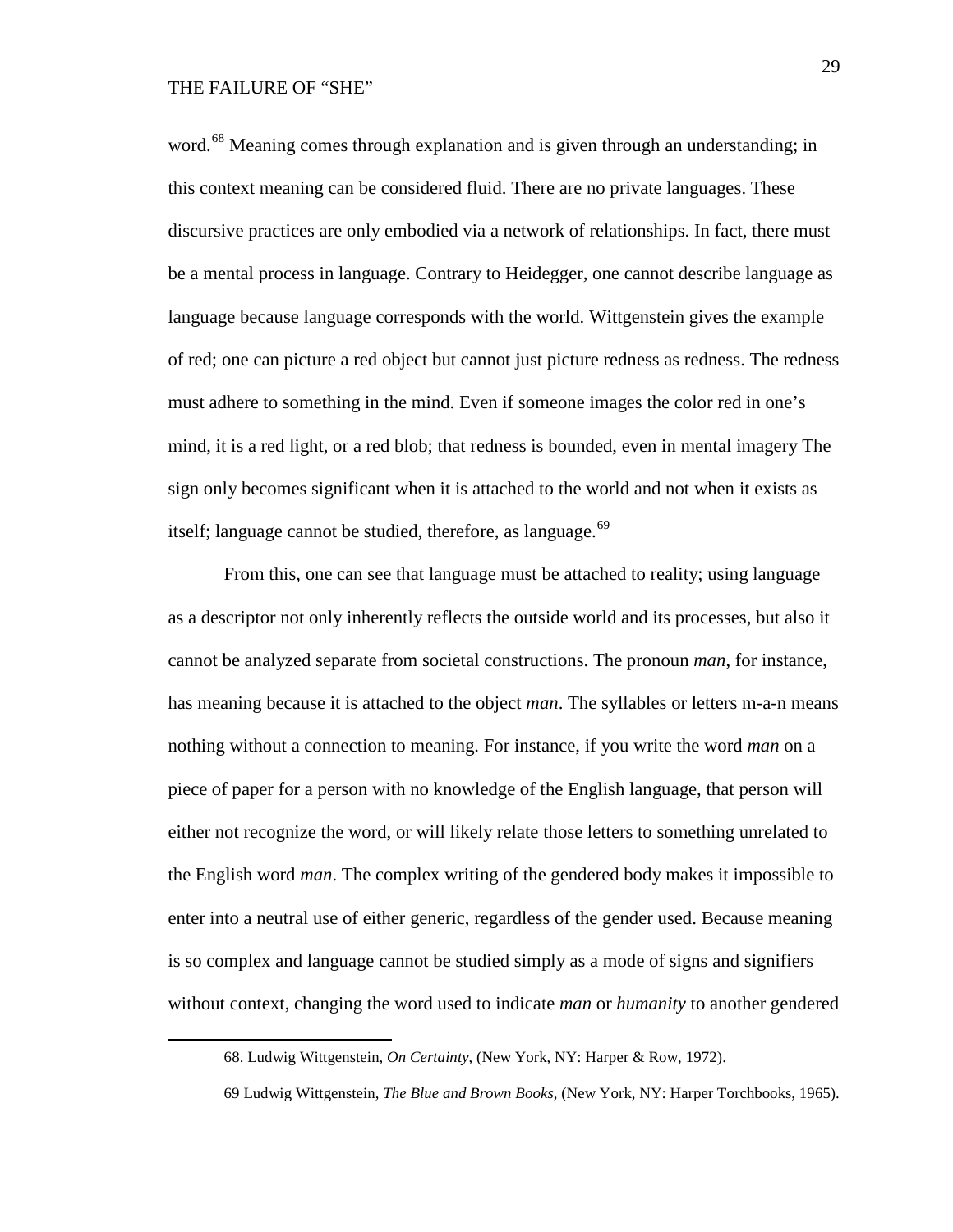pronoun will necessarily fail. We cannot engage the pronoun *he* or *she* as a part of language as language, context in society is key. This is why the essentialist notions of language and how we formulate masculine and feminine concepts prevents the feminist from witching the term *he* to *she*.

Additionally, this view of language would prevent coming up with a new neutral pronoun. Importantly, it meaning attaches to signs because they attach to a specific object in the outside world, having a new word that does not correspond with a particular object in the world would fail in one of two ways. Either, the term would reattach to a generic person, because bodies are gendered that generic would be gendered. Use of the term *xe*, a newly formed generic, would conjure up the image of a particular body, even if it is meant to indicate a generic pronoun. If the feminist is right that society is stratified along gendered lines, that generic person would still be male, as male is the dominant category, and no gender is specified.

Clearly, these concepts of language seem at odds with one another: Wittgenstein is highly contextual as opposed to Heidegger's viewing of language as a key concept of the unconcealedness of being. Words aren't just representational; they are used representationally to create violence. In the context of gender, language, especially the replacing of masculine gendered pronouns with feminine ones, does not get to the heart of gender as being. In this, Heidegger would likely argue that language is more static and the changing of language cannot change the idea of being. Gender is not reduced to those discursive constructions, which is why the project of simply switching programs is inadequate. Changing the signifiers does not change the meaning or the uncovering of gender; the meanings will still be interpreted in the institutionally gendered context of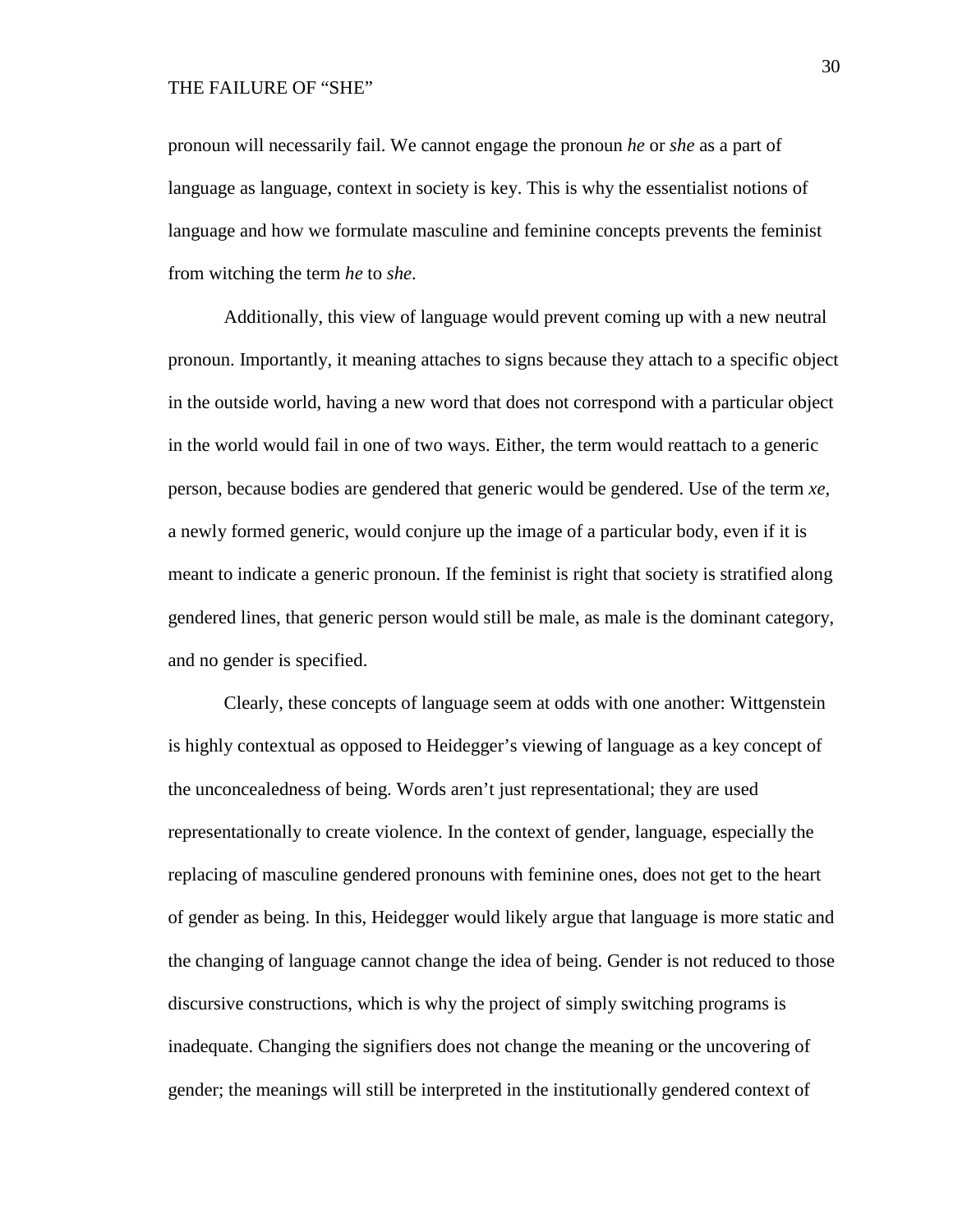patriarchy. Wittgenstein is concerned with communicating truths precisely; the status quo, via its use of gendered language, fails to do so. Yet replacing the pronoun with *she* is not the correct method because the context of the usage fails to come to turns with structural power relations, drawing on Foucault. Because language is contextual, one should draw on Wittgenstein's philosophy to destabilize the symbols which gendered language utilizes, whether based in traditional notions of masculinity or femininity.<sup>[70](#page-30-0)</sup> The context must be engaged with prior to viewing language as language; that contextual analysis must be a prior question.

#### **Conclusion**

<span id="page-30-0"></span>The question of what to do about gendered language is a difficult one to answer. Because the violence from gendered language only exists as a product of societal gender constructs, any solution must first engage the complexity of power as it applies to society and language. Drawing from Wittgenstein's view of language as contextual, replacing the gendered pronoun *he* with similarly gendered pronoun *she* will not come to terms with how society views masculine and feminine. The philosopher must explore new pronouns or alternative options than the ones presented here. Though many may argue there is no harm in switching the words, it is imperative that philosophers do not allow a tradeoff between linguistic and cultural analysis. *She* has failed; it's time to find a new way to engage gendered language.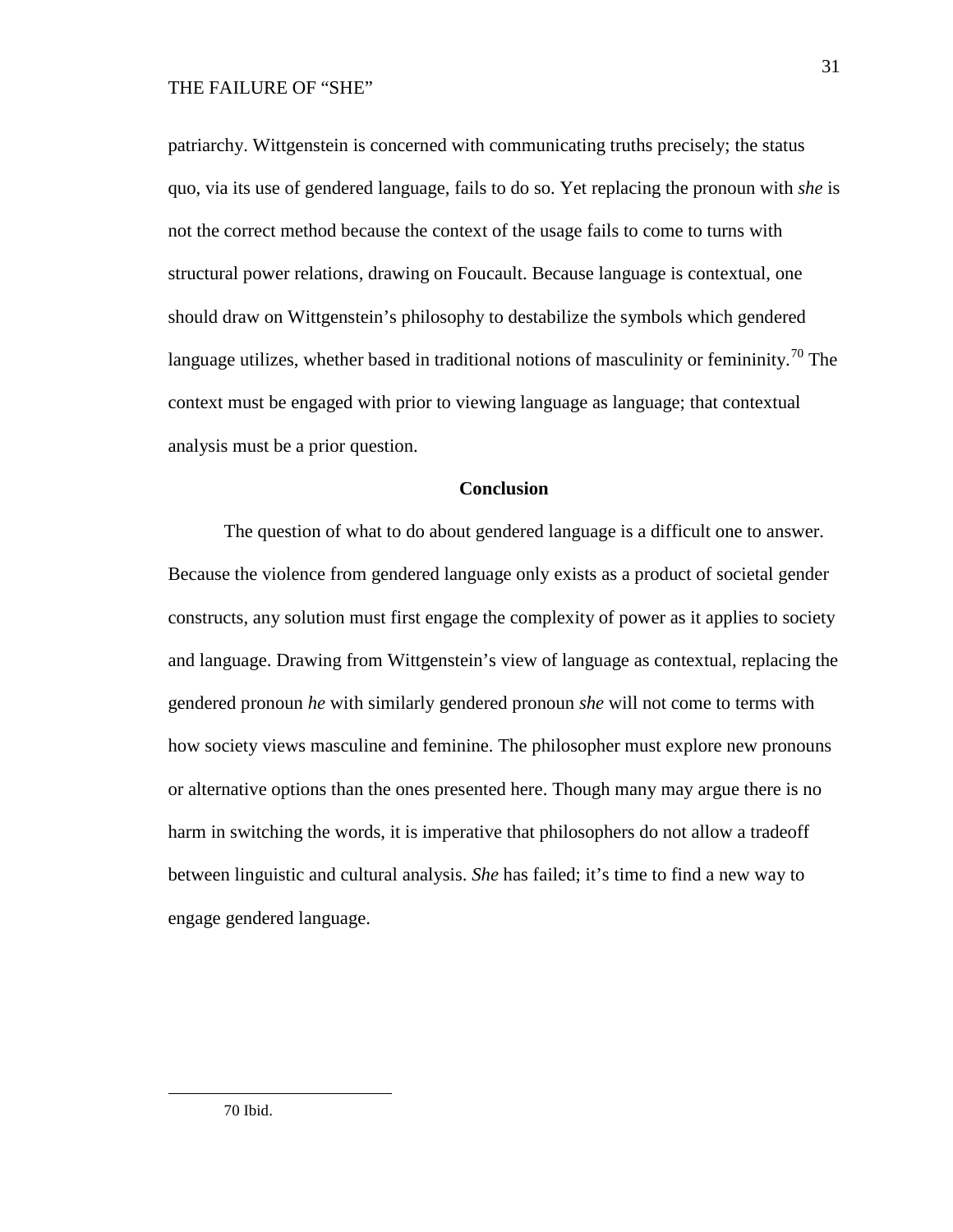#### Bibliography

- Bodine, Ann. "Androcentrism in Prescriptive Grammar: Singular 'they,' Sex-Indefinite "he," and "he or She.'" *Language in Society* 4, no. 2 (August 1975): 129-44.
- Bondi, Liz. "In Whose Words? On Gender Identities, Knowledge and Writing Practices." *The Royal Geographical Society* 20, no. 2 (1997): 245-58. Accessed March 4, 2014.http://www.jstor.org/stable/622312.
- Brule, Nancy J. "'Sleeping Beauty Gets a Makeover': Using the Retelling of Fairytales to Create an Awareness of Hegemonic Norms and the Social Construction of Value." *Communication Teacher* 22, no. 3 (2008): 71-75.
- Davidson, Joyce, and Mick Smith. "Wittgenstein and Irigaray: Gender and Philosophy in a Language (Game) of Difference." *Hypatia* 14, no. 2 (Spring 1999): 72-96. Accessed March 4, 2014.http://www.jstor.org/stable/3810769.
- Gastil, John. "Generic Pronouns and Sexist Language: The Oxymoronic Character of Masculine Generics." *Sex Roles* 23, no. 11 (1990): 629-43. Accessed March 4, 2014.http://www.stanford.edu/class/linguist156/Gastil\_1990.pdf.
- Gay, William C. "The Reality of Linguistic Violence against Women." In *Gender Violence: Interdisciplinary Perspectives*, edited by Laura O"Toole and Jessica Schiffman. New York, NY: University Press, 1997.
- Habermas, Jurgen. "Some Questions Concerning the Theory of Power: Foucault Again." In *Critique and Power*, edited by Michael Kelly, 79-108. Cambridge, MA: the MIT Press, 1994.

Heidegger, Martin. *On the Way to Language*. San Francisco, CA: HarperOne, 1971.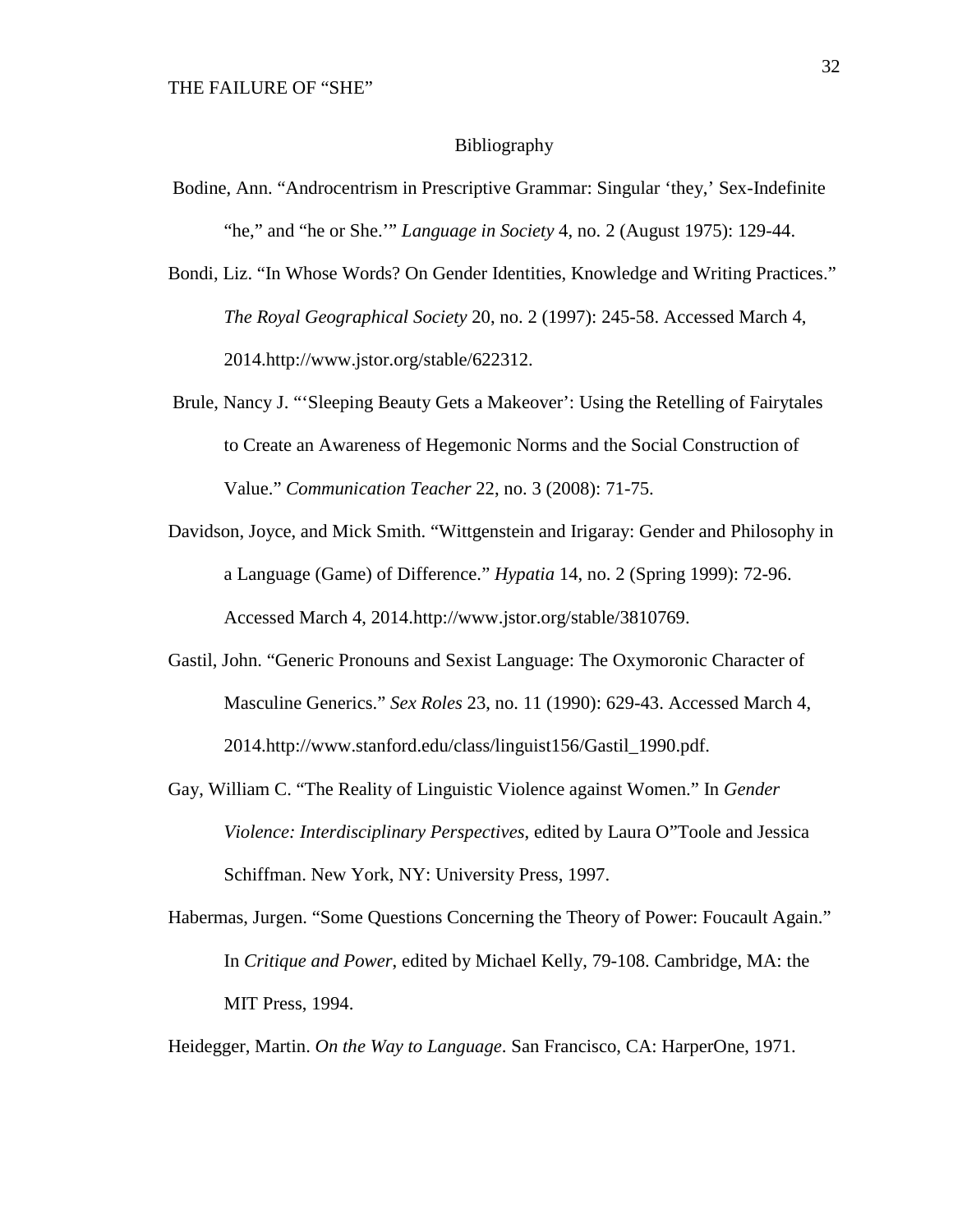- Hornsby, Jennifer. "Disempowered Speech." *Philosophical Topics* 23, no. 2 (Fall 1995): 127.
- Howard, Vicki. "A 'Real Man's Ring': Gender and the Invention of Tradition." *Journal of Social History* 36, no. 4 (2003): 837-56. Accessed March 4, 2014.http://www.jstor.org/stable/3790353.
- Kleinman, Sherryl. "Why Sexist Language Matters." *AlterNet*. March 11, 2007, accessed March 4, 2014.<http://www.alternet.org/story/48856/>

why\_sexist\_language\_matters

Leaper, Campbell, and Rebecca S. Bigler. "Gendered Language and Sexist Thought." *Monographs of the Society for Research in Child Development* 69, no. 1 (May 2004): 128-42. Accessed March 4, 2014. [http://onlinelibrary.wiley.com/doi/10.1111/j.1540-](http://onlinelibrary.wiley.com/doi/10.1111/j.1540-5834.2004.06901012.x/abstract)

[5834.2004.06901012.x/abstract.](http://onlinelibrary.wiley.com/doi/10.1111/j.1540-5834.2004.06901012.x/abstract)

Lerner, Harriet. "Girls, Ladies, or Women? The Unconscious Dynamics of Language Choice." *Comprehensive Psychiatry* 17, no. 2 (March/April 1976): 295-99. Accessed February 2, 2015. http://ac.els-cdn.com/0010440X76900031/1-s2.0- 0010440X76900031-main.pdf?\_tid=08841d4c-aaf6-11e4-8c78- 00000aab0f27&acdnat=1422893621\_d685de9bda82490954810dcf49f56580.

Livingston, Paul "Heidegger: On the Way to Language." Villinova University. March 16, 2005. Accessed March 4, 2014.

http://www07.homepage.villanova.edu/paul.livingston/heidegger%20-

%20on%20the%20way%20to%20language.htm.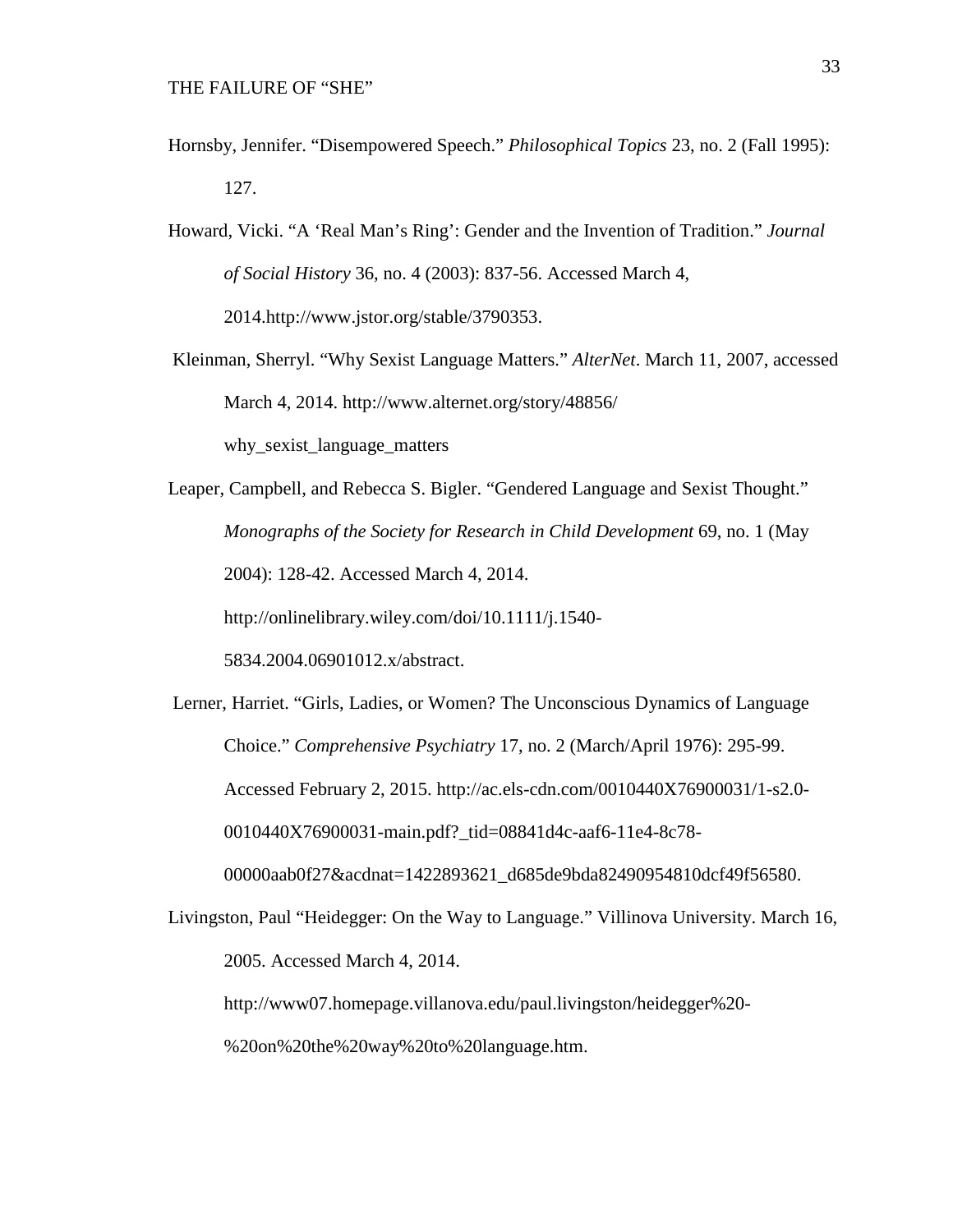- Martyna, Wendy. "Beyond the "He/Man" Approach: The Case for Nonsexist Language." *Signs* 5, no. 3 (Spring 1980): 482-93.
- Nye, Andrea. "Semantics." In *A Companion to Feminist Philosophy*, ed. Alison M. Jaggar, and Iris Marion Young, 153-162. Oxford, U.K.: Blackwell Publisher, 2000.
- Robnett, Rachael D., and Campbell Leaper. "'Girls Don't Propose! Ew' A Mixed-Methods Examination of Marriage Tradition Preferences and Benevolent Sexism in Emerging Adults." *Journal of Adolescent Research* 28, no. 1 (22 June 2012): 96-121. Accessed March 4, 2014.http://jar.sagepub.com/content/28/1/96..
- Sawicki, Jana. "Foucault and Feminism: a Critical Reappraisal." In *Critique and Power*, edited by Michael Kelly 347-364. Cambridge, MA: the MIT Press, 1994.
- Sela, Avraham. "Politics, Identity and Peacemaking: The Arab Discourse on Peace with Israel in the 1990s." *Israel Studies* 10, no. 2 (Summer 2005): 15-71. Accessed March 4, 2014.http://www.jstor.org/stable/30245884.
- Shepherd, Laura J. "Women, Armed Conflict and Language Gender, Violence and Discourse." *International Review of the Red Cross* 92, no. 877 (March 2010): 143-59. Accessed March 4, 2014.

http://www.icrc.org/eng/resources/documents/article/review/review-877 p143.htm.

Stepp, Pamela. "Can We Make Intercollegiate Debate More Diverse?" *Argumentation and Advocacy* 33, no. 4 (Spring 1997): 176-91.